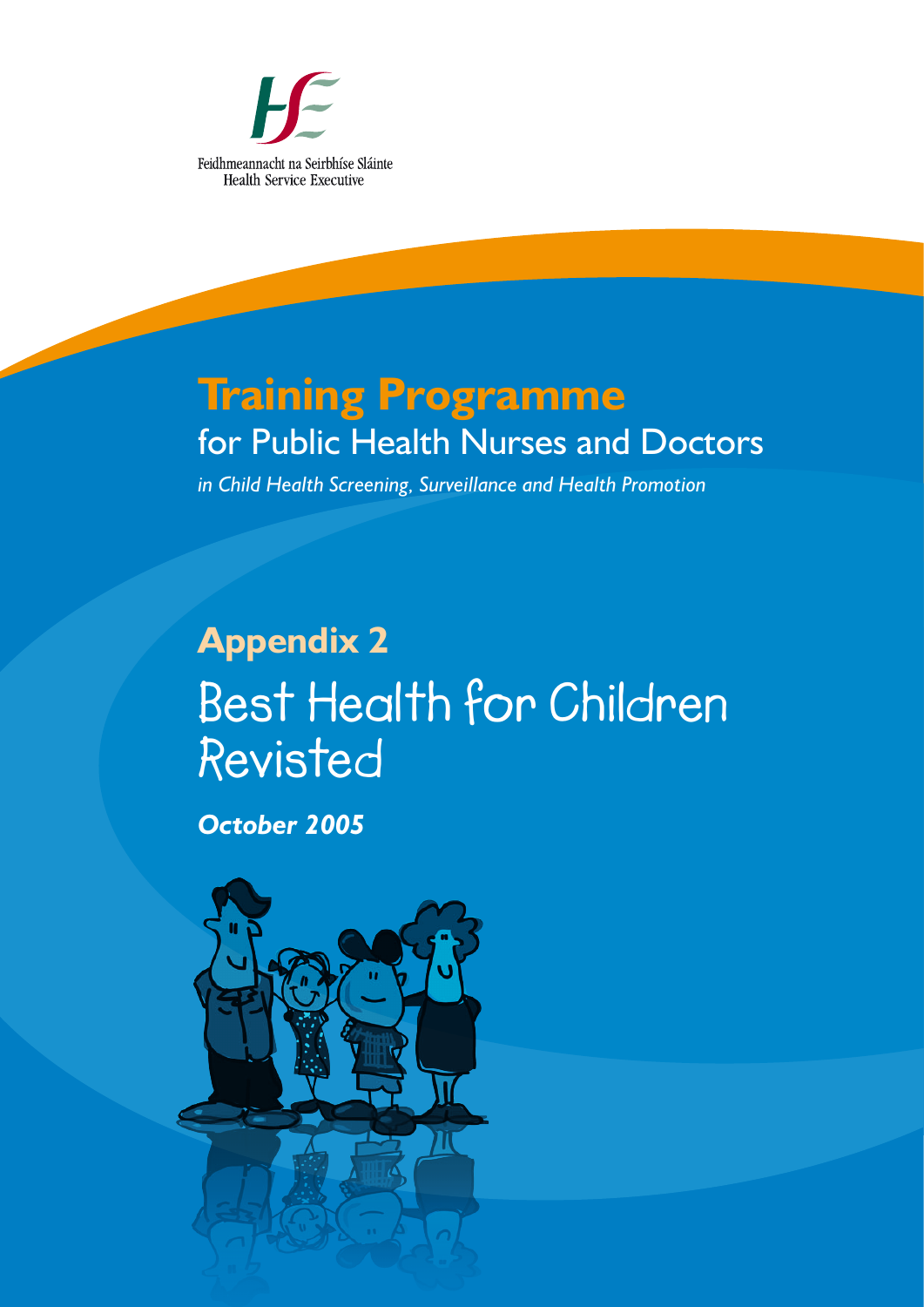# **Best Health for Children Revisited**



Report from the National Core Child Health Programme Review Group to the Health Service Executive

*October 2005*



Programme of Action for Children



Feidhmeannacht na Seirbhíse Sláinte<br>Health Service Executive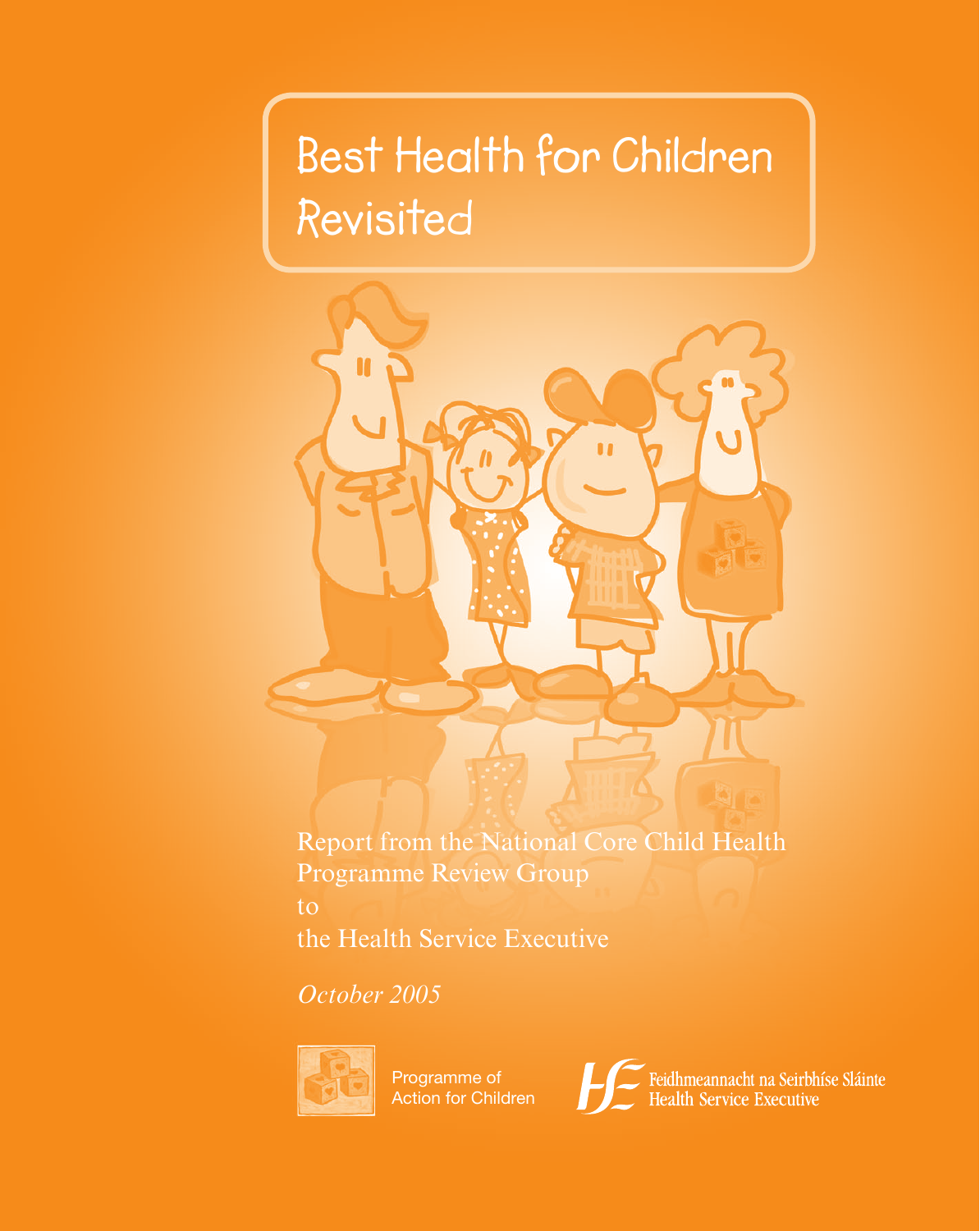# **Contents**

| <b>Foreword</b><br>$\overline{2}$                         |                      |  |  |
|-----------------------------------------------------------|----------------------|--|--|
| <b>Membership of National Core Programme Review Group</b> | 3                    |  |  |
| <b>Acknowledgements</b>                                   | $\blacktriangleleft$ |  |  |
| <b>Executive Summary</b>                                  | 5                    |  |  |
| <b>Chapter 1 Introduction</b>                             | 6                    |  |  |
| <b>Chapter 2 Methodology</b>                              | 7                    |  |  |
| <b>Chapter 3 Working Group Recommendations</b>            | 8                    |  |  |
| 3.1 General                                               | 8                    |  |  |
| 3.2 Developmental assessment                              | 10                   |  |  |
| 3.3 Hearing assessment                                    | 12                   |  |  |
| 3.4 Vision screening                                      | 14                   |  |  |
| 3.5 Medical examination                                   | 16                   |  |  |
| 3.6 Health promotion and education                        | 18                   |  |  |
| 3.7 Newborn metabolic screening                           | 20                   |  |  |
| 3.8 Growth monitoring                                     | 22                   |  |  |
| 3.9 Oral and dental health                                | 24                   |  |  |
| <b>Chapter 4 Summary of Recommendations</b>               | 27                   |  |  |
| <b>References</b>                                         | 28                   |  |  |

**Appendix 1 - Academic and professional bodies for consultation 32**

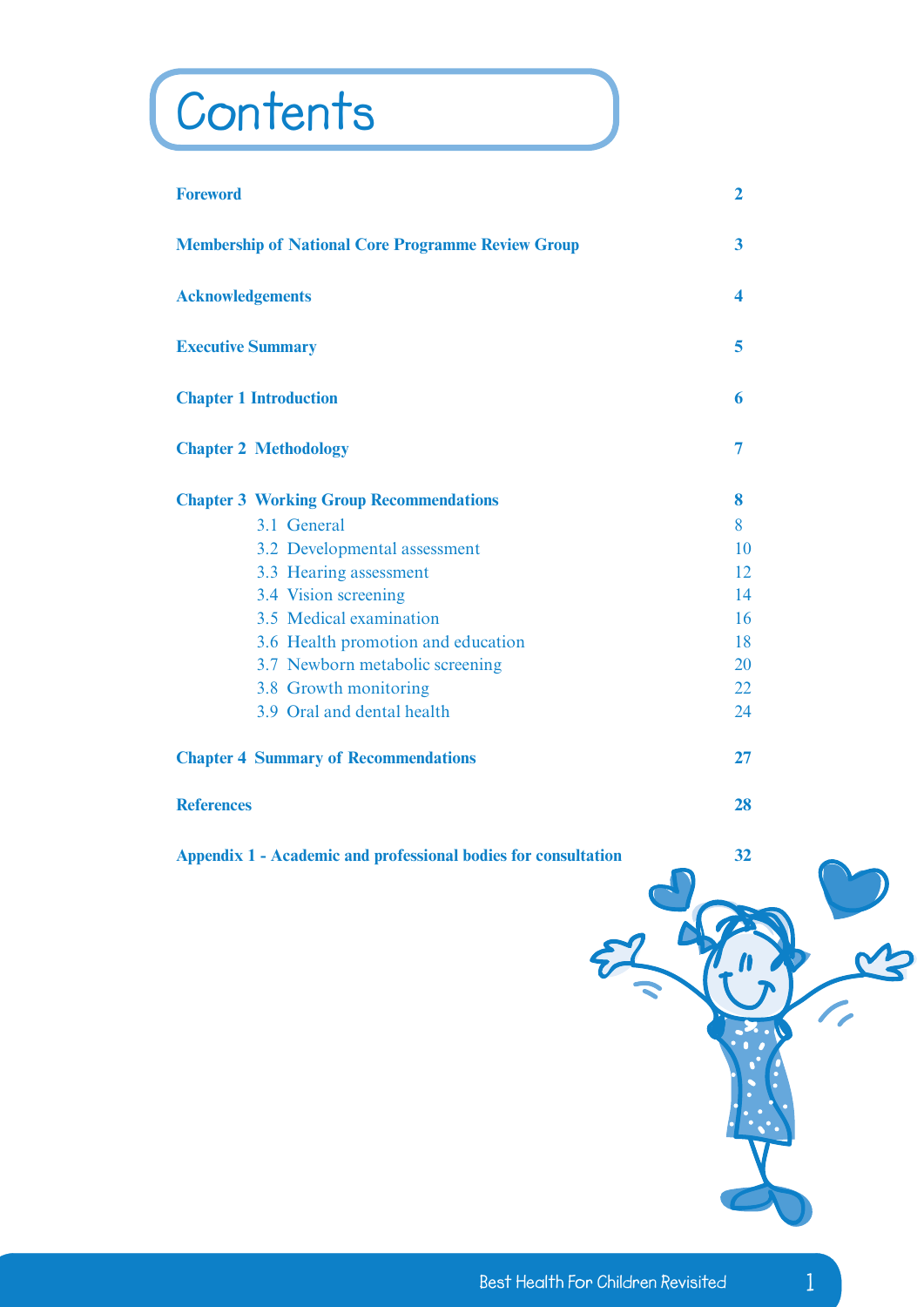## **Foreword**

The national review of child health services, which resulted in the strategic report *Best Health for Children - Developing a Partnership with Families* (BHFC) was published in 1999. This included an outline of a core programme for child health surveillance.

In line with an evidence based approach, a review of these recommendations has now been carried out. This reflects the need, recognised in the original BHFC report, to adapt practice in light of emerging research findings and is extremely timely, given the development of national and regional training programmes in child health.

This report contains recommendations for a revised core programme for child health surveillance in Ireland in eight key areas, which will be incorporated into the ongoing national and regional training programmes for doctors and nurses. A summary of the research evidence underpinning the recommendations is posted and will be kept updated on the Programme of Action for Children website www.pacirl.ie.

I would like to thank the members of the National Core Programme Review Group and co-opted members for completing a comprehensive review of child health surveillance standards within such a short time frame. In particular I would like to thank Dr. Christine McMaster for chairing the working group and the members of the sub-groups for their work in producing the templates for the new standards.

#### **Dr. Sean Denyer**

*Director* HSE Programme of Action for Children December 2004

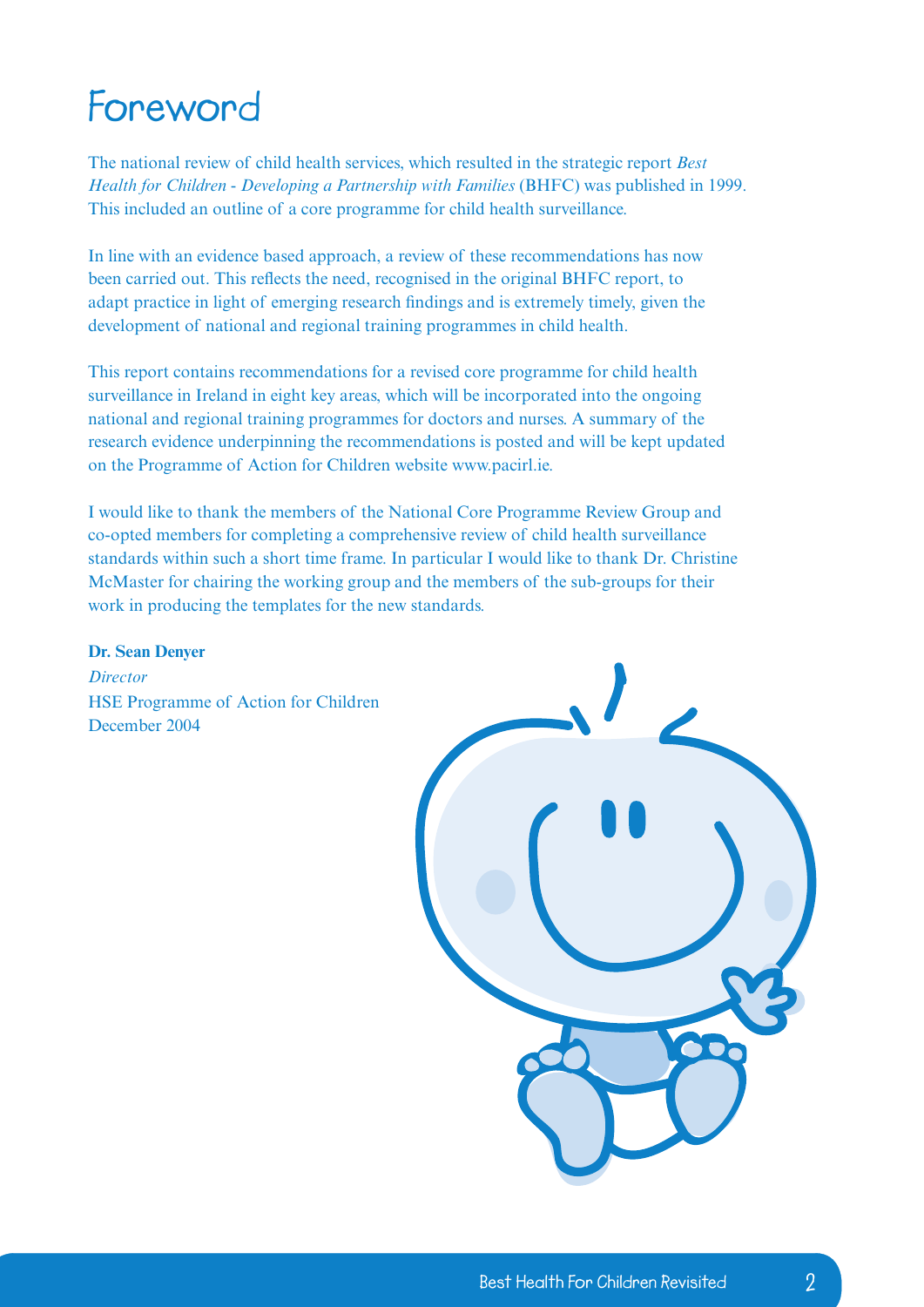## **Membership of National Core Programme Review Group**

| Dr Brenda Corcoran                            | <b>Assistant Director (from June 2004)</b>                       | Programme of Action for<br>Children       |
|-----------------------------------------------|------------------------------------------------------------------|-------------------------------------------|
| <b>Ms Carmel Cummins</b>                      | Training & Development Officer                                   | Programme of Action for<br>Children       |
| <b>Dr Emma Curtis</b>                         | <b>Community Paediatrician</b>                                   | South Western Area Health Board           |
| Ms Majella Doherty                            | Child Health Development Officer                                 | <b>Southern Health Board</b>              |
| <b>Ms Marie Faughey</b>                       | <b>Director Public Health Nursing</b>                            | South Western Area Health Board           |
| Dr Mary Fitzgerald                            | Senior Area Medical Officer                                      | Western Health Board                      |
| Dr Pat Henn                                   | <b>Area Medical Officer</b>                                      | Southern Health Board                     |
| Dr Maureen Hillery                            | <b>Community Ophthalmic Physician</b>                            | South Eastern Health Board                |
| Ms Majella Loftus                             | Child & Adolescent Health Development<br>Officer                 | Northern Area Health Board                |
| Mr Bernard McDonald                           | Regional Child & Adolescent Health<br><b>Development Officer</b> | North Eastern Health Board                |
| <b>Dr Christine McMaster</b><br>(Chairperson) | Regional Child & Adolescent Health<br><b>Development Officer</b> | North Western Health Board                |
| <b>Ms Lily McPeake</b>                        | <b>Public Health Nurse</b>                                       | <b>East Coast Area Health Board</b>       |
| Dr Anne O'Connell                             | <b>Consultant in Paediatric Dentistry</b>                        | <b>Dublin Dental School</b>               |
| Dr Theresa Pitt                               | Senior Audiological Scientist                                    | South Eastern Health Board                |
| <b>Dr Louise Power</b>                        | <b>Area Medical Officer</b>                                      | <b>Midland Health Board</b>               |
| Dr Edna Roche                                 | <b>Lecturer</b> in Paediatrics                                   | <b>Trinity Centre for Health Sciences</b> |
| <b>Ms Mary Roche</b>                          | Project Manager, Adolescent Health                               | Programme of Action for<br>Children       |
| Ms Breda Ryan                                 | Regional Child & Adolescent Health<br><b>Development Officer</b> | Mid Western Health Board                  |
| Ms Jean Kilroe                                | Knowledge Officer (Child Health)                                 | Programme of Action for<br>Children       |

## **Co-opted Members**

| <b>Ms Teresa Cawley</b>      | Training & Development Officer  | North Western Heatlh Board                                     |
|------------------------------|---------------------------------|----------------------------------------------------------------|
| <b>Ms Clare Farrell</b>      | <b>Public Health Nurse</b>      | Northern Area Health Board                                     |
| Dr Hilary Greaney            | <b>Community Paediatrician</b>  | North Western Health Board                                     |
| <b>Professor Hilary Hoey</b> | <b>Professor of Paediatrics</b> | <b>Trinity College Dublin /National</b><br>Children's Hospital |
| Ms Theresa Lynch             | Training & Development Officer  | Southern Health Board                                          |
| <b>Ms Eileen Maguire</b>     | Training & Development Officer  | North Eastern Health Board                                     |
| Ms Grace O'Neill             | Training & Development Officer  | South Eastern Health Board                                     |
| Ms Maria Quaid               | <b>Audiological Scientist</b>   | Our Lady's Hospital for Sick<br>Children, Crumlin              |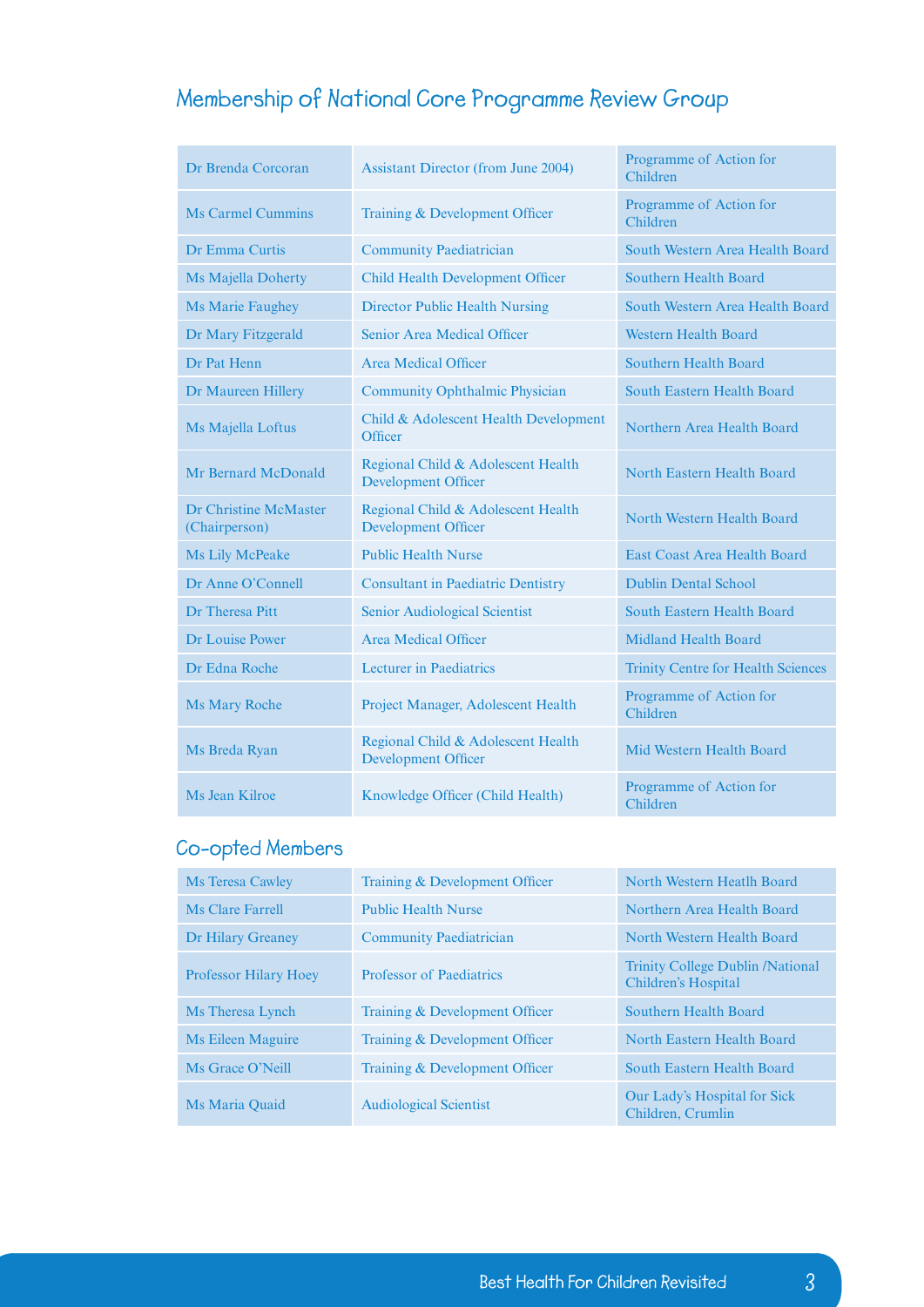## **Acknowledgements**

The Review Group Members wish to acknowledge the support and advice received from:

- **K.** Ms Patricia Barr, Audiological Scientist, North Western Health Board
- **•** Dr Donal Brosnahan, Ophthalmic Surgeon, Our Lady's Hospital for Sick Children, Crumlin, Dublin 12
- **Community Ophthalmic Physicians**
- **Directors of Public Health Nursing**
- **KS** Maureen Fallon, National Breastfeeding Co-ordinator
- **Dr Nader Farvardin, Principal Dental Surgeon, North Western Health Board**
- **•** Professor Ray Fitzgerald, Consultant Paediatric Surgeon, Our Lady's Hospital for Sick Children, Crumlin
- **IDED Mr Esmond Fogarty, Consultant Orthopaedic Surgeon, Our Lady's Hospital for Sick** Children, Crumlin
- **K.** Ms Beatrix Haskins, Senior Orthoptist, Southern Health Board
- **Health Promotion Managers Group, Health Boards**
- **First Orthoptic Association**
- **Dr Joanne Kearney, Community Ophthalmic Physician, North Western Health Board**
- **Dr. Philip Mayne, Director, National Newborn Screening Laboratory, The Children's** Hospital, Temple Street, Dublin
- **KRED Members of the Regional Child Developmental Assessment Working Group, North** Western Health Board
- **Kr John McCance, Senior Orthoptist, North Western Health Board**
- **Ks Olive McGovern, Youth Health Promotion, Department of Health & Children**
- **Dr Saoirse NicGabhainn, Dept of Health Promotion, NUI Galway**
- **Ks Biddy O'Neill, Health Promotion Advisor, Department of Health & Children**
- **•** Participants at the "BHFC Revisited" Seminars, Programme of Action for Children Conference, Kilkenny, October 11<sup>th</sup> and 12<sup>th</sup> 2004
- **•** Participants at the National Symposium on Growth Monitoring of Children in Ireland, Dublin, November 23rd 2004
- **•** Principal Medical Officers
- **KIDE:** Ms Deirdre Rooney, Administrative support, Programme of Action for Children
- **Dr Kevin Walsh, Consultant Paediatrician, Our Lady's Hospital for Sick Children,** Crumlin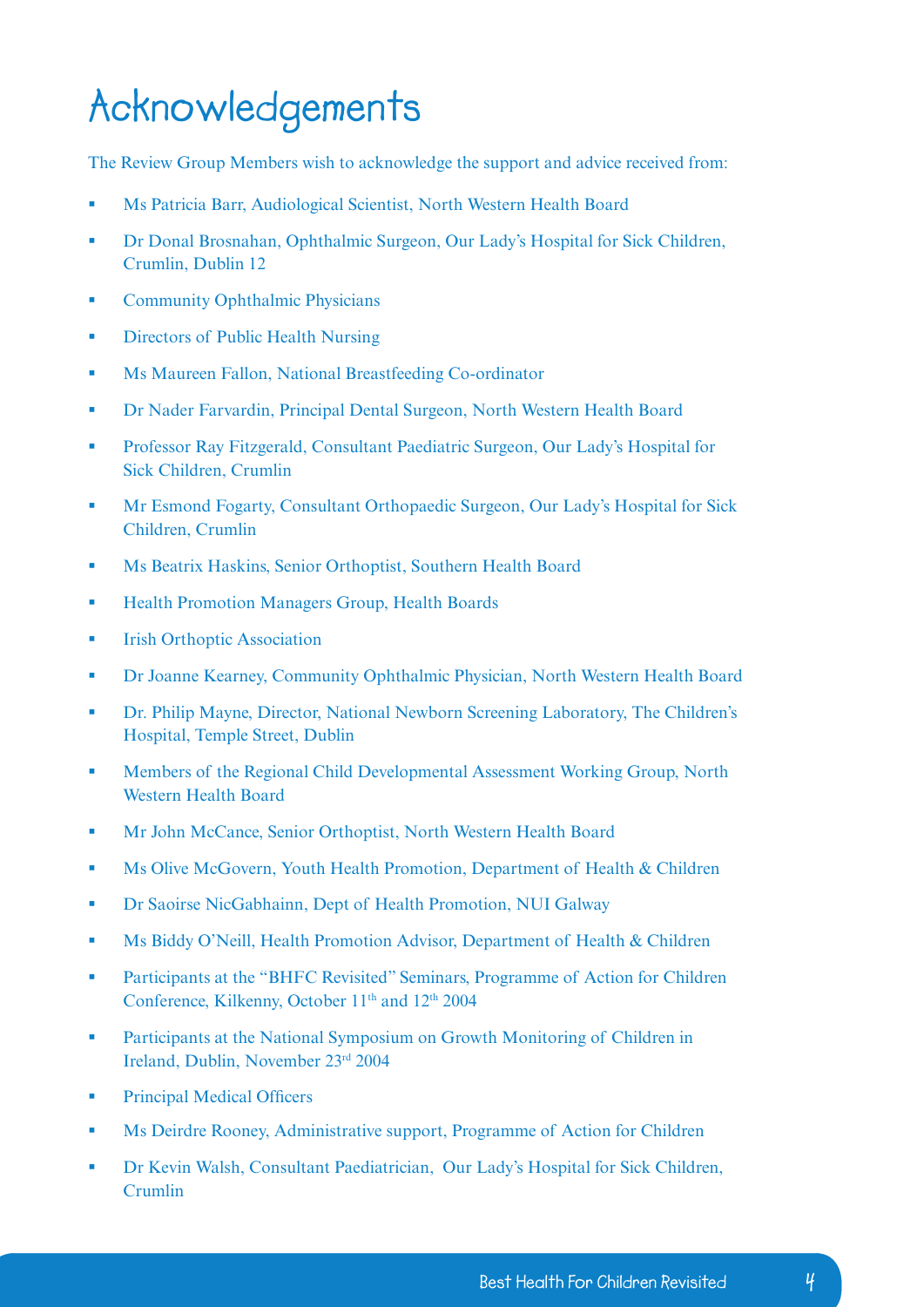## **Executive Summary**

In 1996 a strategic report reviewing child health services was commissioned by the Chief Executive Officers of all Health Boards and *Best Health for Children- Developing a Partnership with Families (BHFC)* was published in 1999. This included an outline of a core programme for child health surveillance. In order to quality assure the delivery of this recommended programme, a national training programme framework was developed and the report *Training of Doctors and Public Health Nurses in Child Health Surveillance* was published in 2000.

Since then BHFC has become a national programme under the Health Board Executive (HeBE) and in 2003 was enlarged to integrate other services for children and young people as the Programme of Action for Children (PAC).

Funding for a national training programme was received from the Department of Health and Children (DoH&C) in 2003 and in conjunction with Trinity College Dublin (TCD) a national training programme for doctors and public health nurses working in child health surveillance began in January 2004. It was recognised that a review of the core child health programme recommendations from BHFC, 1999 in light of emerging evidence was required.

In response, a multidisciplinary National Core Programme Review Group was established by PAC in March 2004. The group met four times between March and September 2004. Eight working groups were formed to focus on the following areas: developmental assessment, hearing assessment, vision screening, medical examination, health promotion and education, newborn metabolic screening, growth monitoring and oral and dental health.

Recommendations are included in this report for child health surveillance in each of the eight working group areas. General recommendations include a reduction in the number of formal tests with a shift to observation of child behaviour and development. There is a continued emphasis on the value of parental observations and concern. The importance of determinants of child health and the need to work in partnership with parents to achieve positive health outcomes for children are recognised. Standardised tools, equipment and facilities are essential to ensure consistent and equitable delivery of a child health surveillance programme, as well as audit of the implementation of revised practice. This will be facilitated through ongoing delivery of regional training programmes, thereby ensuring translation of the revised BHFC recommendations into clinical practice. Further development of community child health services is required to ensure equitable and timely access for all children.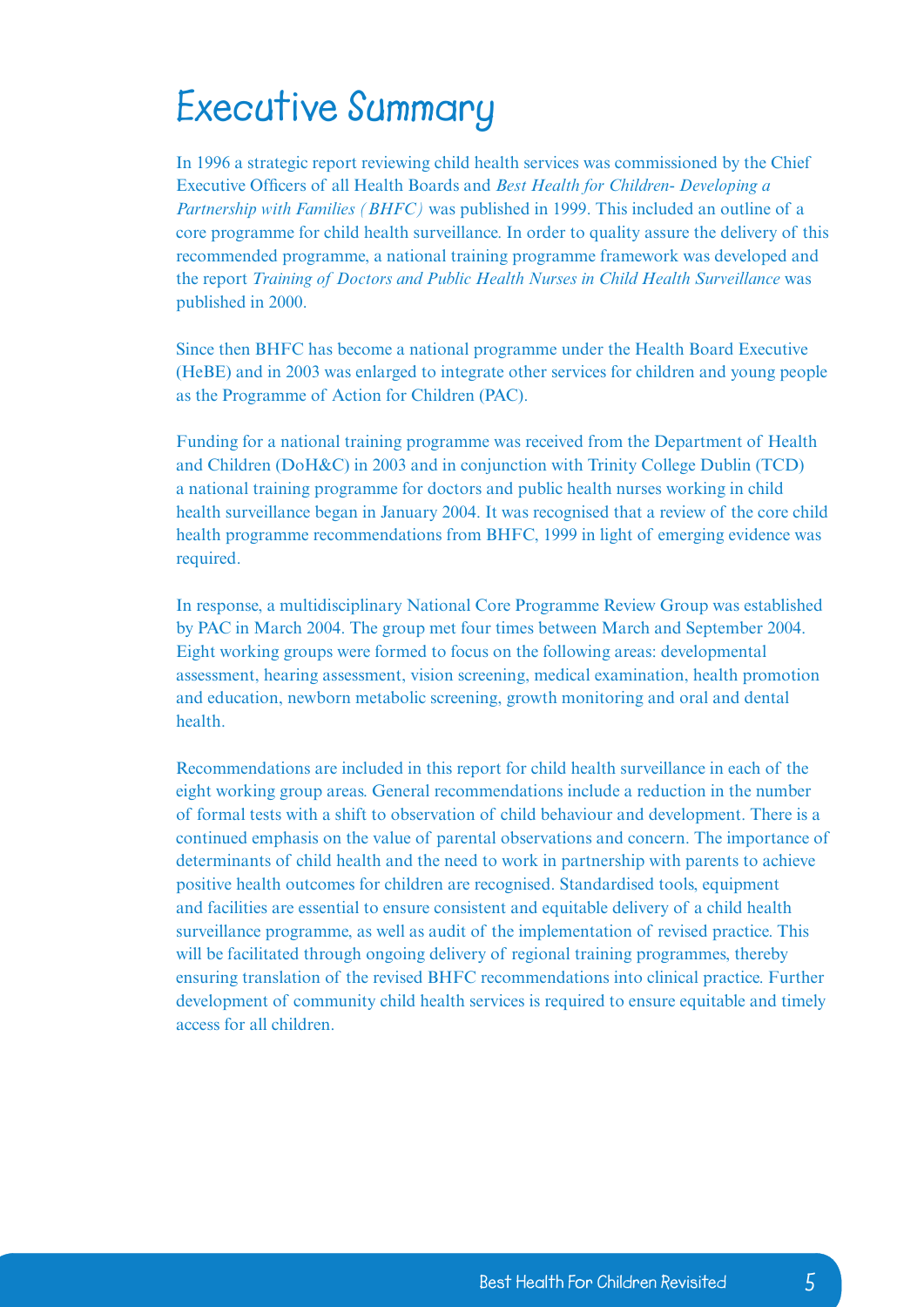## **Chapter 1 - Introduction**

### **1.1 Background**

In 1996, the Chief Executive Officers of all Health Boards commissioned a national review of the child health services for the 0-12 year age group in Ireland. This was long overdue as similar work had not been undertaken for 30 years. The findings and recommendations resulting from this process were published in 1999 in the form of a strategic report called *Best Health for Children-Developing a Partnership with Families (BHFC)*. A national project team was established in 2000 to drive the implementation of the report's recommendations. Since then, BHFC has become a national programme under the umbrella of the Health Board Executive (HeBE) and was recently given an extended role in the development of a national service framework for integrated children's services, the *Programme for Action for Children (PAC).* 

The BHFC report, endorsed in the National Health Strategy *Quality and Fairness- A Health System for You* in 2001, is based on an assessment of existing child health service provision. Its recommendations for best practice are drawn from international research based evidence and consultation with service users and providers in Ireland. They are underpinned by the principles of quality assurance through standardisation of service provision, training of staff, information management, improved communication and accountability. In addition there is an emphasis on partnership with parents, equity and the importance of moving to a child centred model of service provision.

## **1.2 National BHFC Training Programme**

The publication of the BHFC report recognised the importance of training for professionals. To quality assure delivery of the recommended national core child health programme, a national training programme framework was developed. The report *Training of Doctors and Public Health Nurses in Child Health Surveillance* was published in 2000 and endorsed by the Health Board CEOs within HeBE. Partial funding for a national training programme to be co-ordinated and facilitated by PAC was received from the Department of Health and Children (DoH&C) in 2003. This enabled the recruitment of a National Child Health Training and Development Officer and the development of a modular training programme in co- operation with Trinity College Dublin (TCD). This process was overseen by the National Expert Group on Training (NEG) convened towards the end of 2003. Regional Training and Development Officers for Child Health were recruited by health boards, and the National Training the Trainers Programme commenced in January 2004.

### **1.3 National Core Programme Review Group**

In line with an evidence based approach, a review process of recommendations contained in the original BHFC report had commenced in 2003. It became apparent that completion of this process was required to allow reflection of current best practice in the national and regional training programmes. To address this need, the National Core Programme Review Group was established by PAC in March 2004.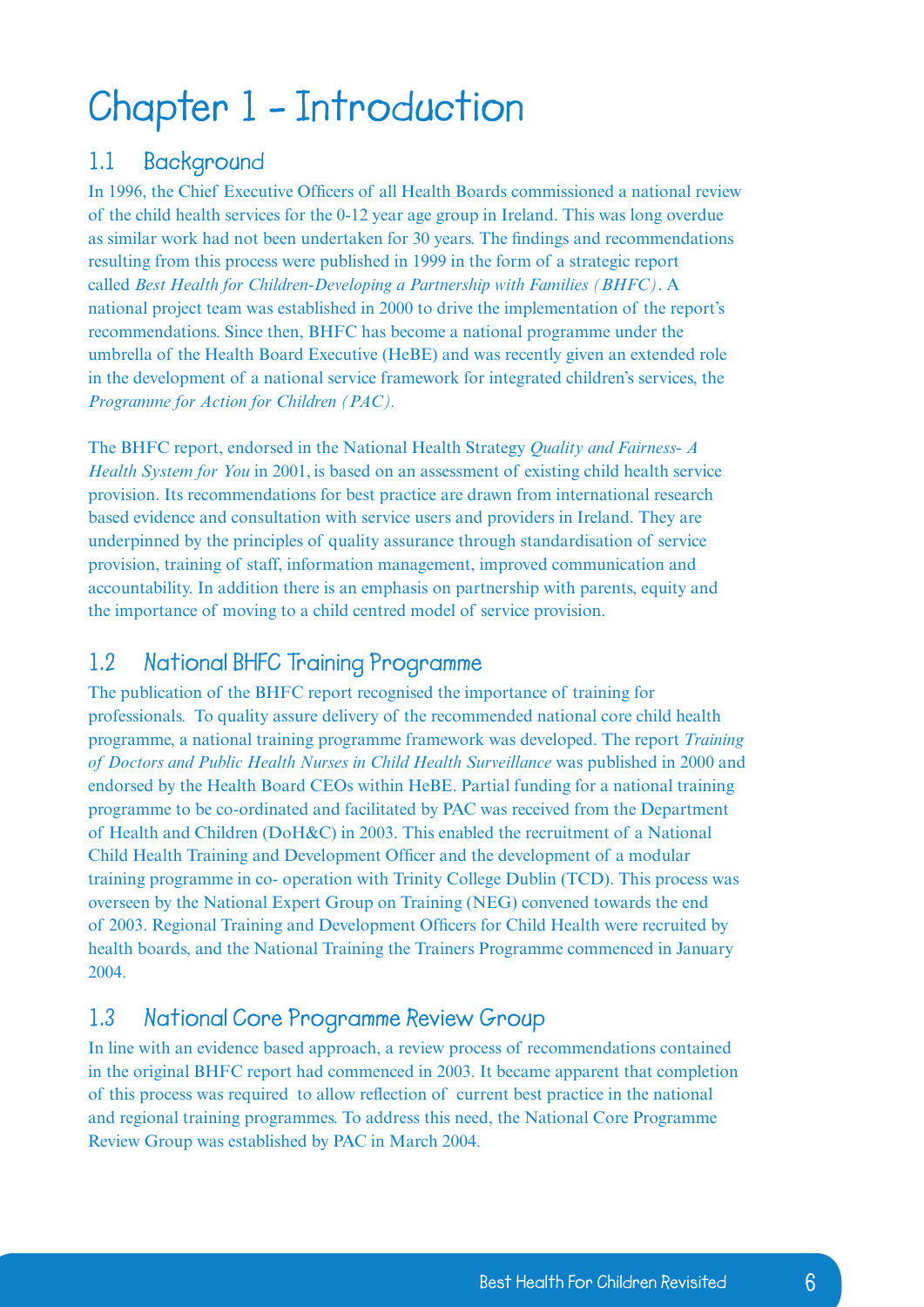## **Chapter 2 - Methodology**

### **2.1 Terms of Reference of Core Programme Review Group**

#### **Aim**

• To establish a standardised, equitable and quality assured national core child health screening, surveillance and health promotion programme

#### **Objectives**

- To review evidence and recommendations for best practice
- To develop guidelines and standards for each surveillance and screening opportunity
- To consult with professional and academic organisations and representative bodies towards building broad based national support
- To agree appropriate tools and equipment
- To identify resource constraints

#### **Process**

The review group members were nominated by PAC and additional members were coopted. The group met four times between March and September 2004. Eight working groups were established to focus on the following areas:

- Developmental assessment
- Hearing assessment
- Vision screening
- Medical examination
- Health promotion and education
- Newborn metabolic screening
- Growth monitoring
- Oral and dental health

Draft recommendations were developed by the working groups, based on literature reviews of available national and international evidence and approved by the National Core Review Group. Members of the working groups endeavoured to consult with colleagues and relevant experts to achieve consensus prior to formal consultation with academic and professional organisations.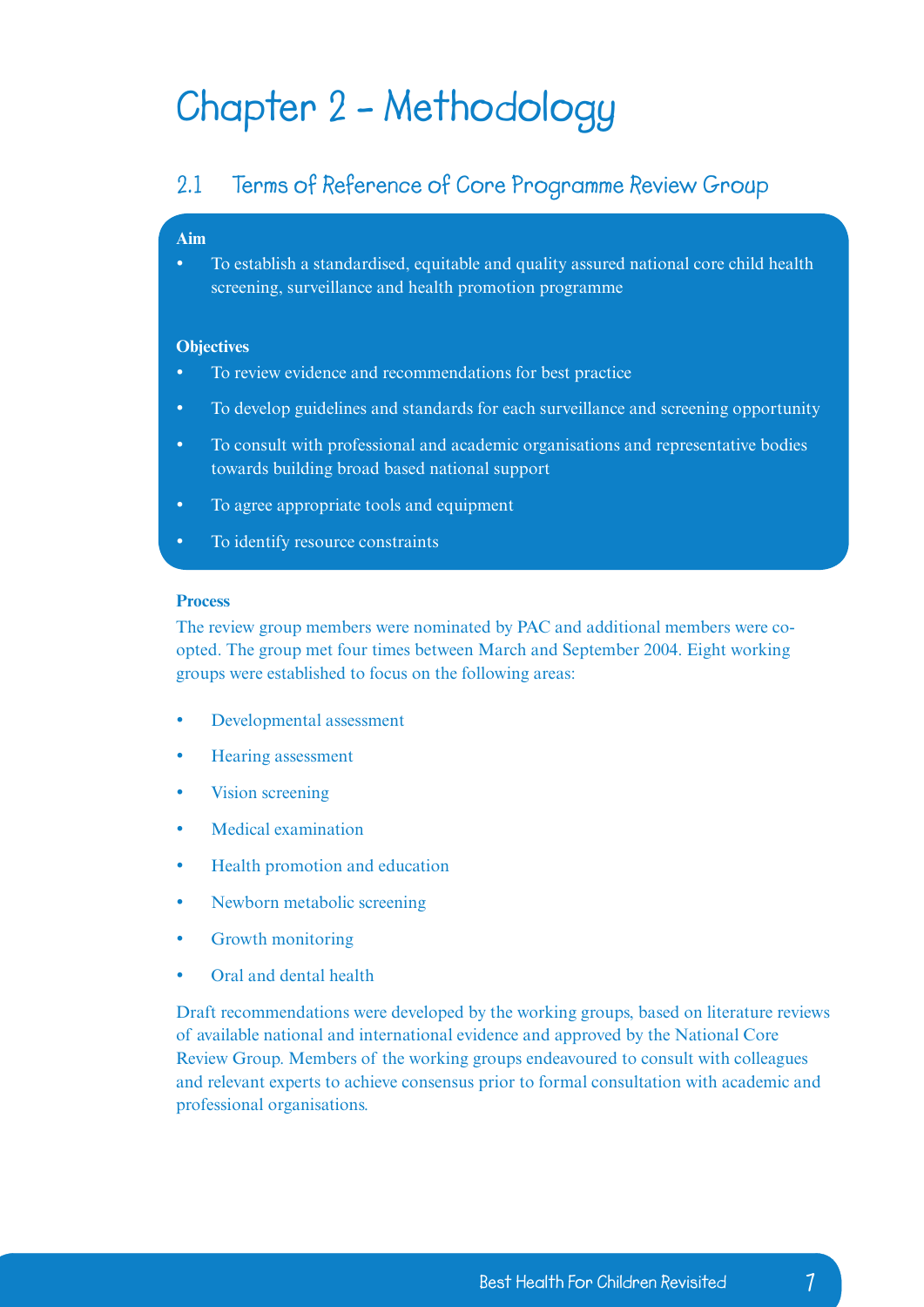## **Chapter 3 - Recommendations**

### **3.1 General**

- **EXECUTE:** There needs to be an ongoing *shift from formal testing to observation of child behaviour and development* by trained professionals in light of existing and emerging evidence.
- The importance of *parental observation and concern* needs to be further emphasised.
- **EXECUTE:** There is a need to continuously strengthen the role of *health promotion and parent support* in all areas of child health, taking cognisance of the broad determinants of child health and the pivotal role of parents and other primary caregivers in influencing child health outcomes.
- **The** *role of individual professional groups* involved in the delivery of evidence based child health service delivery is evolving. This process requires ongoing support through the national BHFC training programme.
- **Training of professionals in child health service delivery** is needed on an ongoing basis to reflect an evidence based approach to an evolving national core child health programme and to quality assure its delivery.
- **Many HSE areas are unable to meet** *statutory child health service requirements.* Staffing shortages in Area Medical Officer and Public Health Nursing Services need to be addressed urgently. It is necessary to develop innovative models of service delivery to optimise the use of limited resources in response to the needs of children and their families
- **EXECUTE:** There is an urgent need to adequately resource and develop *Community Child Health Services* in Ireland, as existing services are often unable to respond to identified needs of children in a timely and appropriate manner.
- **EX<sub>I</sub>** A *mechanism for ongoing review of the evidence base and content of the national core programme* needs to be developed and maintained. It is proposed to establish a national core child health committee.
- **Standardised protocols, tools, equipment and facilities** are a cornerstone for quality assurance, without which a national programme in child health surveillance, screening and health promotion could do more harm than good. This has resource implications at local, regional and national level.
- **National standards for facilities** appropriate to the needs of children, their families and health service providers need to be developed as a basis for gradual improvement of the often inadequate physical surroundings in which child health services are delivered.
- The implementation of a revised national core child health programme needs to be evaluated through *audit.*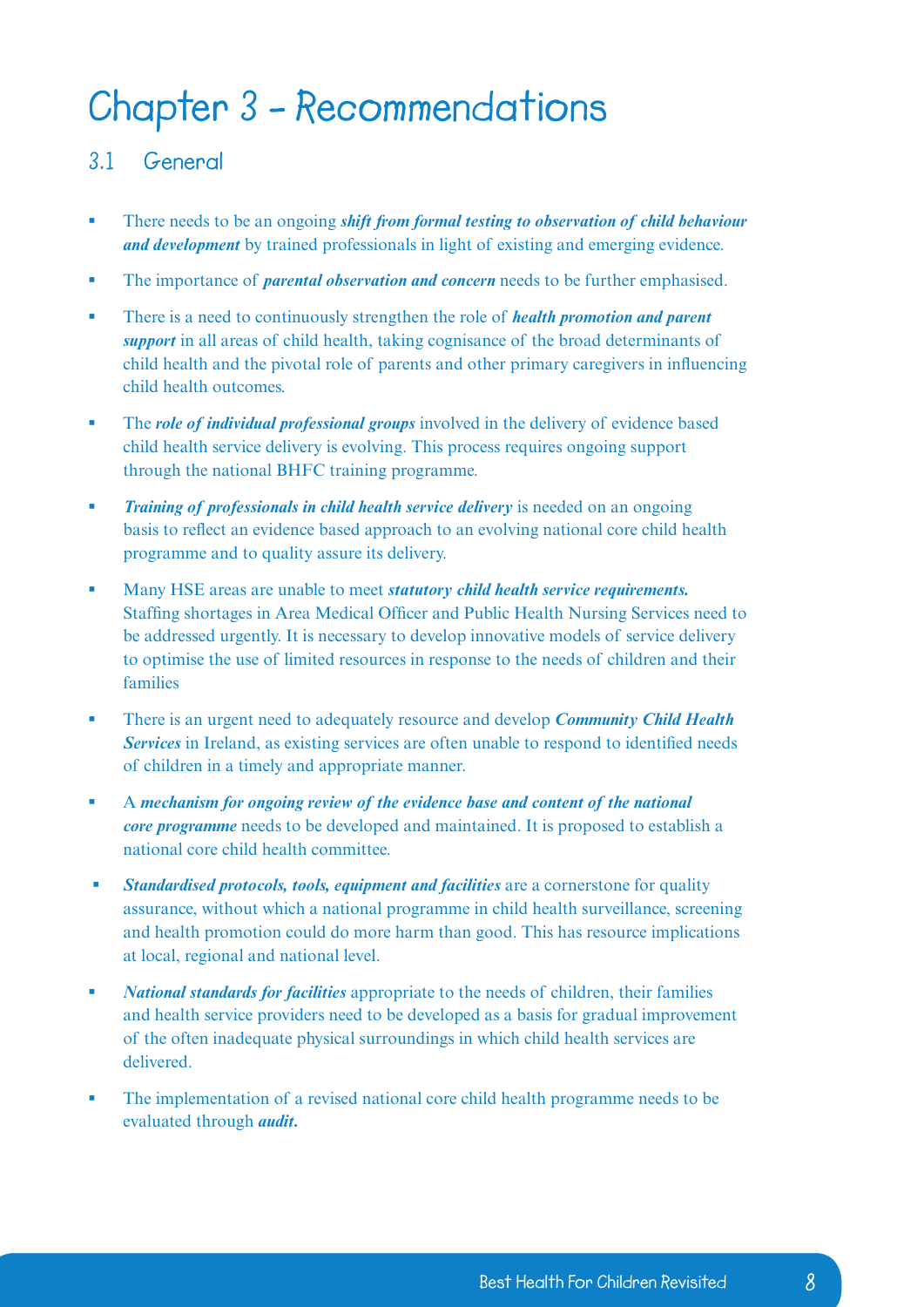- ß The introduction of the *Personal Health Record (PHR)* nationally is urgently required to support the delivery of a standardised national core programme and requires national funding. This will ensure equity, allow evaluation through data collection and analysis and information sharing with parents and amongst service providers.
- The national dissemination of child health information for parents 'Caring for your child' developed by the *Child Health Information Service Project (CHISP)* for use in conjunction with the PHR is recommended and requires national funding
- **The publication and implementation of the recommendations from the** *National* $\blacksquare$ *Report on Universal Neonatal Hearing Screening* is necessary to provide hearing screening in line with current evidence and best practice.
- **EXECUTE:** Implementation of the recommendations from the *National Newborn Screening Programme for Inherited Metabolic Disorders* is required to provide screening in line with current evidence and best practice.
- Oral and Dental Health are an integral part of child health. PAC is requested to seek a mandate to develop evidence based recommendations for the national *statutory school dental health service.*
- **EXECUTE:** There is a need to improve and standardise *school entry questionnaires* currently in use throughout the country to provide a valid instrument for assessment of primary school children's health needs.
- **EXECUTE:** Designated *school health nurses* are essential for the provision of a modern school screening, surveillance and health promoting service. These staff require training in line with evidence based recommendations for best practice on an ongoing basis.
- **The introduction of a** *school health module* that reflects the recommendations of this report as an extension to the existing PHR developed in the Mid Western Health Board (MWHB) is necessary.
- **Screening for childhood overweight and obesity** is currently not recommended, but further discussion is required on *definitions of overweight and obesity* for children in Ireland. The role of *prevention and intervention* for children at risk of or with manifest overweight and obesity needs to be strengthened.
- **Models for effective** *prevention and management of behavioural difficulties and mental* $\blacksquare$ *health problems in children* need to be strengthened and incorporated into the core programme for child health screening, surveillance and health promotion.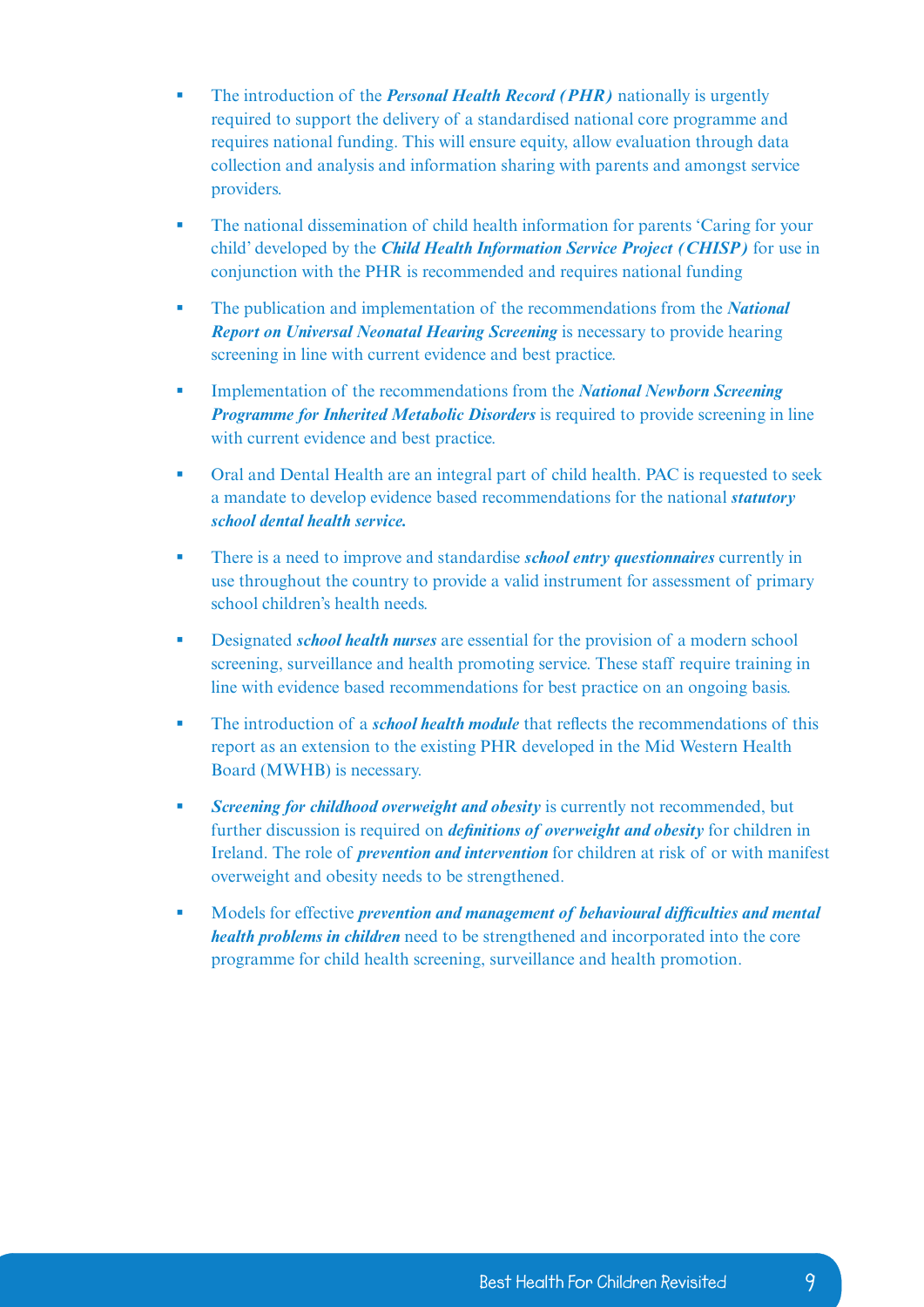### **3.2 Developmental Assessment**

#### **Working Group Membership**

Dr Emma Curtis, Community Paediatrician, SWAHB Dr Mary Fitzgerald, Senior Area Medical Officer, WHB Dr Pat Henn (chair), Area Medical Officer, SHB Ms Lily McPeake, Public Health Nurse, ECAHB

#### **Rationale**

- There is insufficient evidence for or against universal periodic screening for developmental delay in the form of tests.
- Parental concern needs to be taken seriously always and can be sufficient reason for referral, further assessment and investigation.
- Service providers need to possess the knowledge and skills to recognise developmental delay and disorders in children.
- Parents value early diagnosis.
- There is some evidence that early intervention improves outcome and quality of life for children and their families.

#### **Recommendations**

- Staff training in the recognition of childhood developmental delay and disorders needs to be provided to facilitate early referral and intervention.
- Instruments by whose use one can elicit parental concern in relation to any area of child development need to be evaluated in the Irish context and introduced if found valid.
- The role of specific tools to guide practitioners in the assessment of childhood development needs to be explored in the Irish context, as the use of individualised checklists is no longer in line with available evidence.

#### **Equipment**

- In light of this, developmental assessment tool kits containing items like:
	- o rattle
	- o crayons and paper
	- o picture story book
	- o doll
	- o hair brush
	- o spoon
	- o cup
	- o bricks
	- o 3 to 4 piece form boards

 can be used to support the assessment process, but are not employed for formal testing.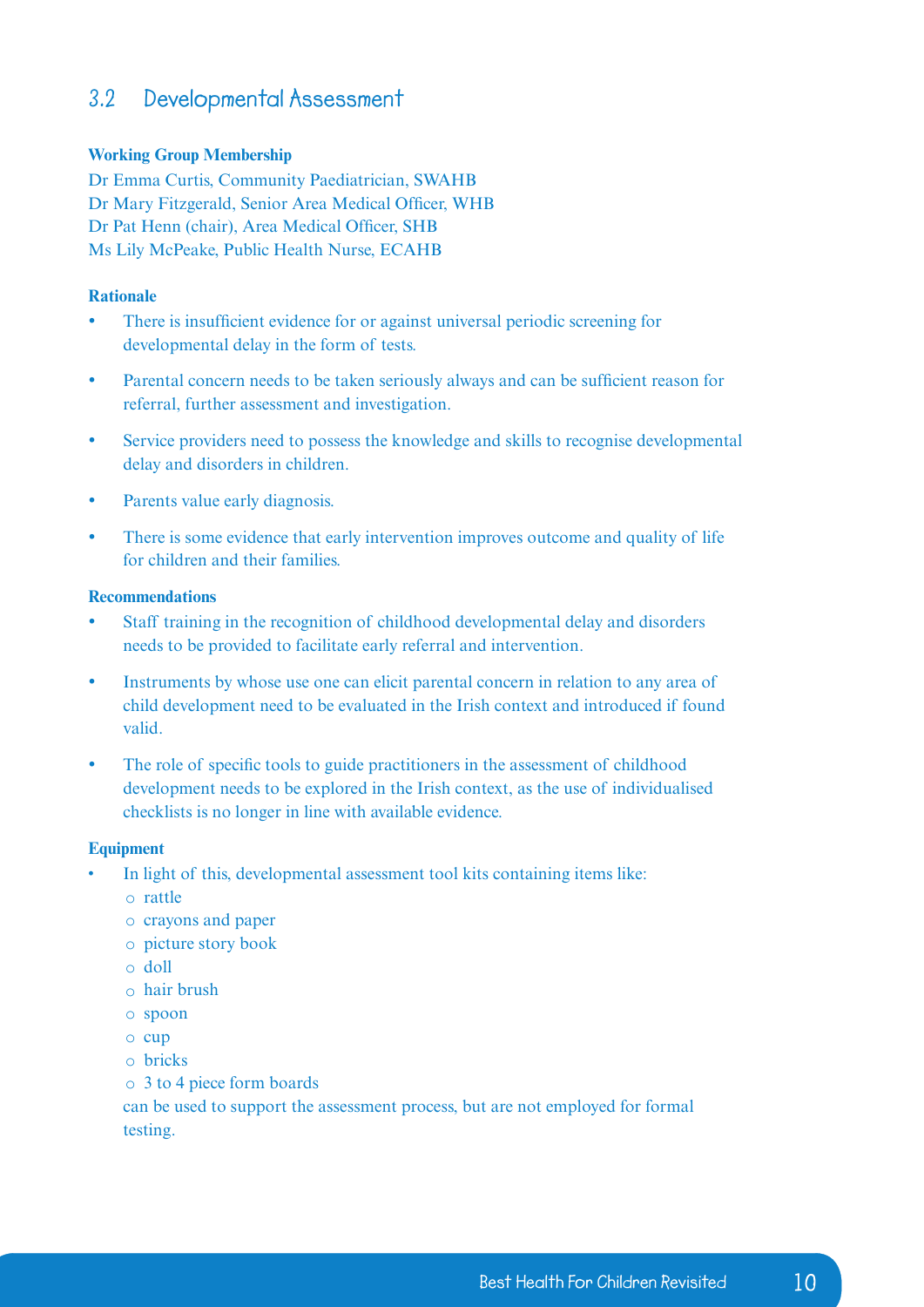## **Developmental Assessment**

| <b>Timing</b>          | <b>History</b>                                                                        | <b>Examination</b>                                                                                                                                                                                                                                                                                                                                                                                                     |
|------------------------|---------------------------------------------------------------------------------------|------------------------------------------------------------------------------------------------------------------------------------------------------------------------------------------------------------------------------------------------------------------------------------------------------------------------------------------------------------------------------------------------------------------------|
| <b>Birth</b>           | Family,<br>pregnancy and<br>birth history<br>Parental and<br>professional<br>concerns | Posture, movements, tone, reflexes                                                                                                                                                                                                                                                                                                                                                                                     |
| <b>Postnatal visit</b> | As above                                                                              | Posture, movements, tone, reflexes                                                                                                                                                                                                                                                                                                                                                                                     |
| 6 to 8 weeks           | As above                                                                              | Posture, movements, tone, reflexes, early eye contact and smiling                                                                                                                                                                                                                                                                                                                                                      |
| 3 months               | As above                                                                              | Lifts head when prone, using forearms for support, little or no head<br>lag when pulled to sit<br>Hands loosely open, beginning to clasp and unclasp objects,<br>engaging in finger play and watching hands<br>Reacts to familiar situations and people by smiles, coos or excited<br>movements, laughs and gurgles<br>Vocalising when spoken to, quietens or smiles to familiar voice, even<br>if speaker not visible |
| 7 to 9 months          | As above                                                                              | Sits unsupported, attempts to crawl<br>Beginning to poke at objects with index finger, reaches out for and<br>manipulates toys with both hands<br>Loud tuneful babble, imitates playful vocal sounds<br>Plays peek a boo, imitates clap hands<br>Begins to point with index finger at distant objects<br>Eats finger foods and begins to drink from cup                                                                |
| 18 to 24 months        | As above<br>Consider any<br>evidence that<br>may indicate<br>specific<br>disorders    | Walks unaided, feeds self with spoon, drinks from cup<br>Follows simple requests, points to named objects and pictures<br>Develops imitative behaviour and play<br>Uses words by 18 months and simple phrases by 24 months<br>Enjoys messy play and noisy toys, plays contentedly near<br>familiar adult                                                                                                               |
| 3.25 to 3.5 years      | As above                                                                              | Jumps, walks around corners and on tiptoe<br>Holds pencil, copies circle<br>Talks in sentences, understood by strangers<br>Pulls up pants, dry during day<br>Takes turns in games, separates from parents                                                                                                                                                                                                              |

**The above represents a brief selective overview of normal developmental milestones, but does not constitute a validated instrument for assessment and should not be used as a checklist. For more comprehensive summary of developmental milestones and indicators of possible developmental problems, please also see the PHR and CHISP documents, referenced at the end of this document. Health promotion and education topics are covered in Section 3.6 of this report.**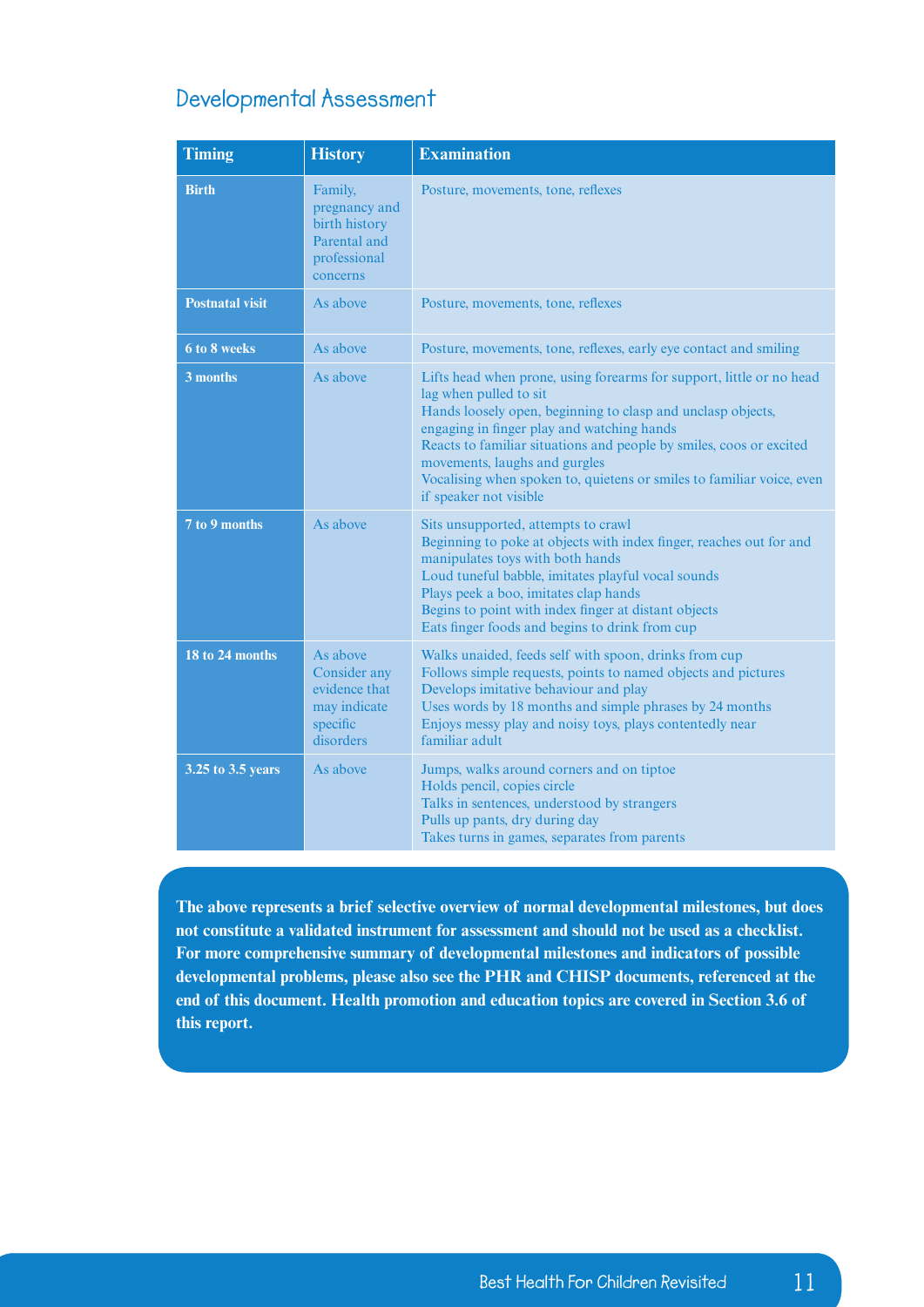### **3.3 Hearing Assessment**

#### **Working Group Membership**

Dr Theresa Pitt, Senior Audiological Scientist, SEHB (chair) Ms Majella Doherty, Child Health Development Officer, SHB Ms Clare Farrell, Public Health Nurse, NAHB Ms Marie Quaid, Audiological Scientist, OLHSC

#### **Rationale**

• Early intervention and habilitation of congenital hearing loss before 6 months of age is best practice

#### **Recommendations**

- Early implementation of Universal Neonatal Hearing Screening (UNHS) programmes
- Retention of and staff training in Universal Distraction Hearing Test (UDHT) and School Sweep Test as an interim measure
- Implementation of clear referral criteria as agreed by National Core Child Health Programme Review Group
- Education of parents and professionals in using 'Can Your Baby Hear You' surveillance tool

#### **Equipment**

- 'Can Your Baby Hear You?'
- Sound level meters
- Calibrated hand held warblers
- Free field audiometers
- Manchester rattle
- Distraction toys
- Low table
- Audiometer
- **Otoscopes**

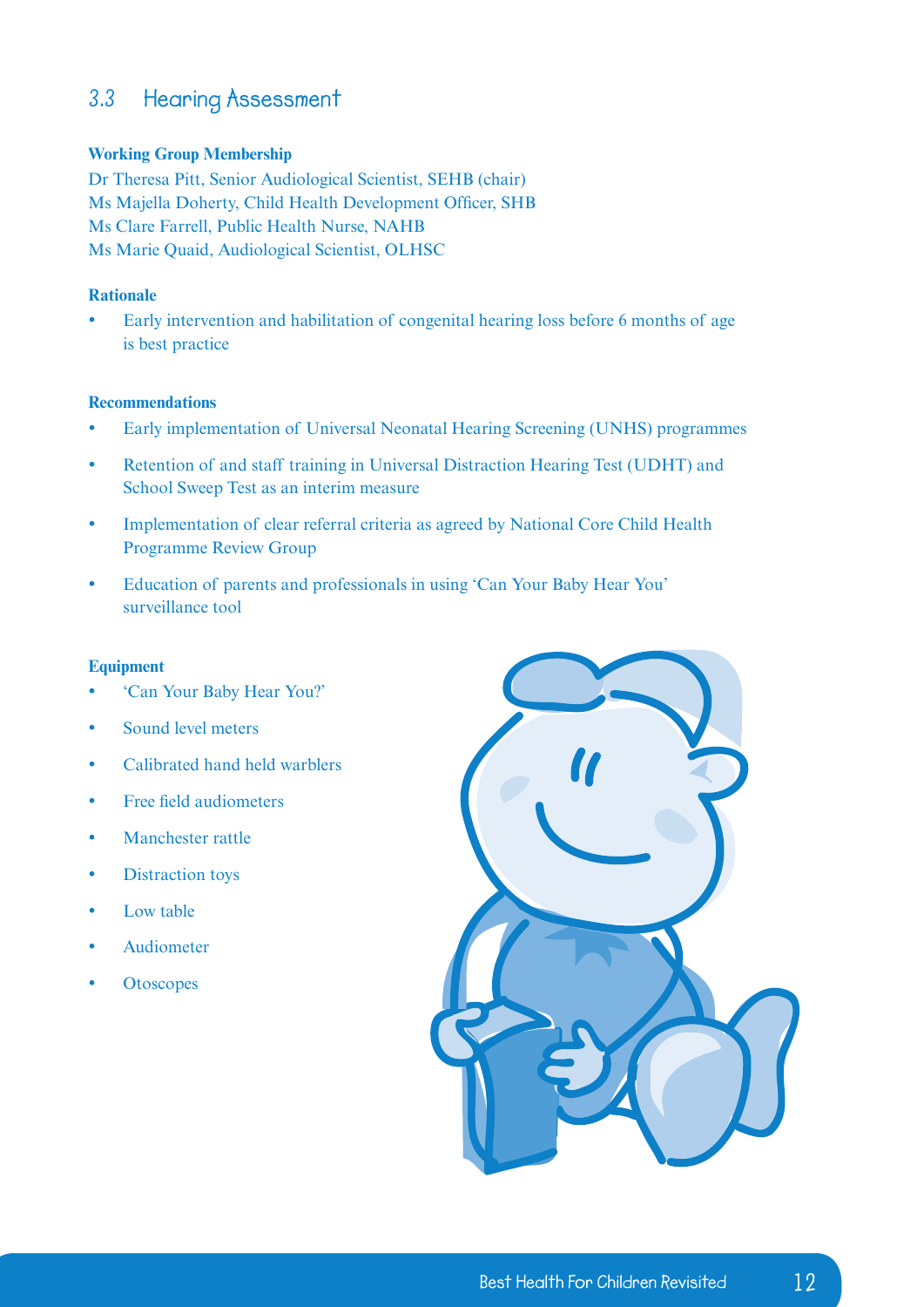## **Hearing Assessment**

| <b>Timing</b>                           | <b>History</b>                                                                                             | <b>Examination</b>                                                                                                                                                                | <b>Equipment</b>                                                                                                                                                                                                 | <b>Health Promotion</b>                                            |
|-----------------------------------------|------------------------------------------------------------------------------------------------------------|-----------------------------------------------------------------------------------------------------------------------------------------------------------------------------------|------------------------------------------------------------------------------------------------------------------------------------------------------------------------------------------------------------------|--------------------------------------------------------------------|
| <b>Birth</b>                            | Antenatal,<br>birth and<br>family<br>history, risk<br>factors for<br>hearing loss,<br>parental<br>concerns | UNHS is gold standard<br>(two-stage screen as<br>per UNHS report<br>recommendations)<br>Inspection of ears,<br>facial morphology,<br>associated physical<br>findings or syndromes | Otoscope                                                                                                                                                                                                         | Encourage parental<br>observation,<br>'Can your baby<br>hear you?' |
| <b>Postnatal visit</b>                  | As above                                                                                                   | As above                                                                                                                                                                          |                                                                                                                                                                                                                  | As above                                                           |
| 6 to 8 weeks                            | As above                                                                                                   | Observation of<br>auditory behaviour                                                                                                                                              | Otoscope                                                                                                                                                                                                         | As above                                                           |
| 3 months                                | As above                                                                                                   | Observation of<br>auditory behaviour                                                                                                                                              |                                                                                                                                                                                                                  | As above                                                           |
| 7 to 9 months                           | As above                                                                                                   | Distraction hearing<br>test in the absence of<br><b>UNHS</b>                                                                                                                      | Sound treated/ quiet<br>room (ambient noise<br>$<$ 35dB(A), carpets,<br>curtains & low table,<br>toys.<br>Calibrated warbler,<br>trained LF/HF voice,<br>Manchester HF rattle.<br>Access to sound level<br>meter | As above                                                           |
| 18 to 24 months                         | As above                                                                                                   | Observation of speech<br>and language behaviour                                                                                                                                   |                                                                                                                                                                                                                  | Encourage parental<br>observation                                  |
| 3.25 to 3.5 years                       | As above                                                                                                   | Observation of speech<br>and language behaviour                                                                                                                                   |                                                                                                                                                                                                                  | As above                                                           |
| <b>School entry</b><br>(Junior Infants) | As above                                                                                                   | In the absence of<br><b>UNHS</b> - pure tone<br>audiometry<br>(sweep test screen, 1st<br>and 2nd test stages)                                                                     | <b>Oujet</b> room<br>$\leq 40$ dB(A) ambient<br>noise, bricks, tapper<br>or hammer for child<br>responses<br>Small screening<br>audiometer<br>Sound level meter                                                  |                                                                    |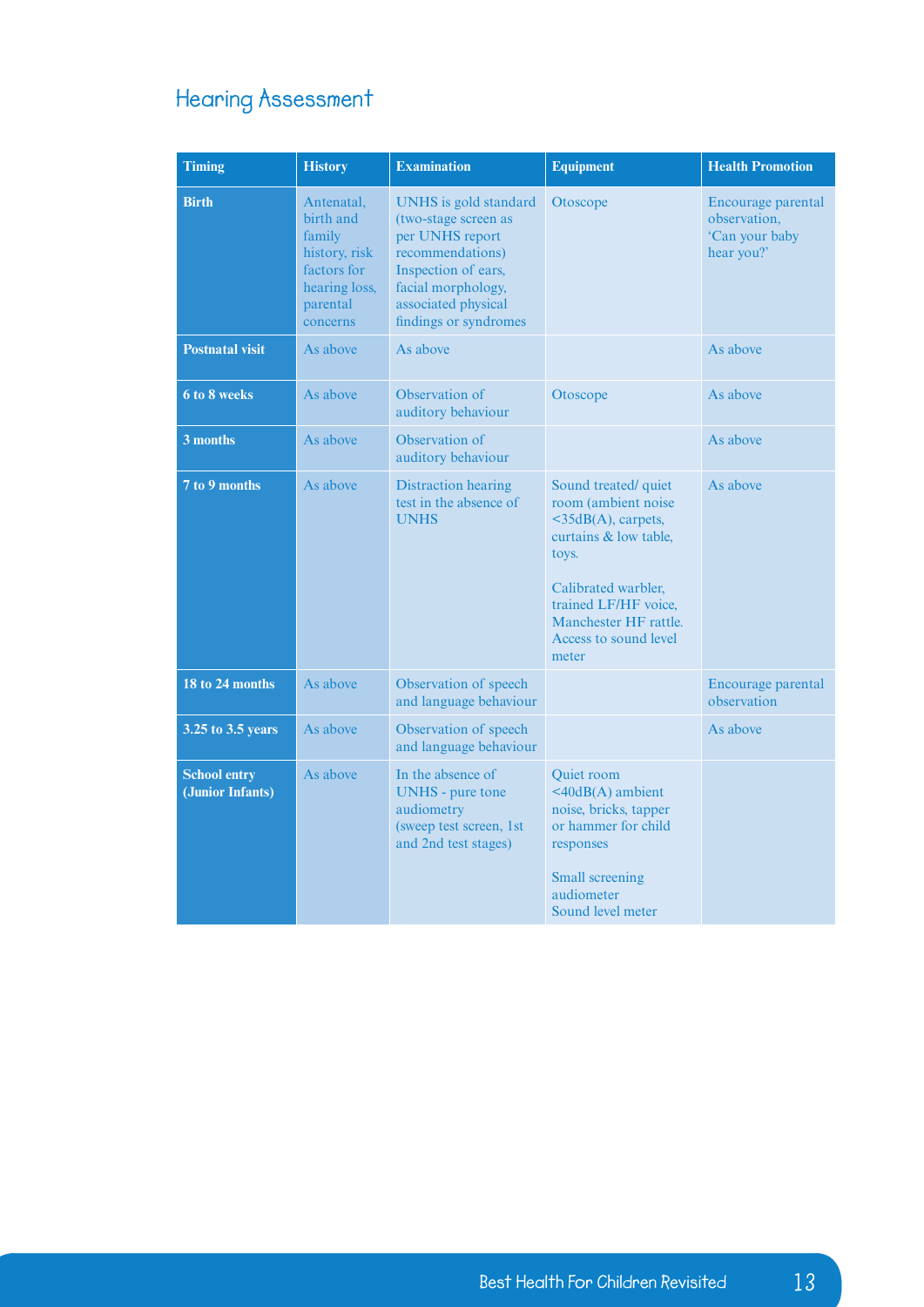## **3.4 Vision Screening**

#### **Working Group Membership**

Dr Maureen Hillery (chair), Community Ophthalmic Physician, SEHB Ms Theresa Lynch, Training & Development Officer, SHB

#### **Rationale**

- Many abnormalities are first recognized by parents or other family members.
- There is insufficient evidence to make a recommendation for preschool visual acuity screening beyond observation of visual behaviour.
- There is evidence to support vision screening at school entry to identify and treat children with moderate and severe visual acuity loss to prevent amblyopia.
- Myopia is more appropriately detected by opportunistic visual acuity testing in schools at the request of parents and teachers rather than by universal vision screening of all children at fixed intervals.
- LogMAR crowded 3 metres test is gold standard for visual acuity testing and will be introduced gradually in cooperation with community ophthalmic departments. In the interim, illuminated Snellen Acuity test at 6 metres and Sonksen Silver Visual Acuity matching test remain tools of acceptable quality for screening.
- The evidence for stereo acuity testing as a screening tool is weak.
- There is insufficient evidence for or against colour vision screening. It should therefore continue in areas where it is in operation, but not commence in other areas.

#### **Recommendations**

*Preschool Children*

- Observation of visual behaviour
- Clear referral criteria
	- o History of amblyopia or squint in first degree relative AND
	- o Parental concern

#### *Primary School Children*

- School entry and exit screening- omit second class screening
- Clear referral criteria
	- o visual acuity of less than 6/9 in one or both eyes OR
	- o difference of more than one line between both eyes

#### **Personnel**

- Ideally, screening should be carried out by orthoptists.
- Designated school nurses are required for school vision screening.
- Children with special needs should be screened by orthoptists.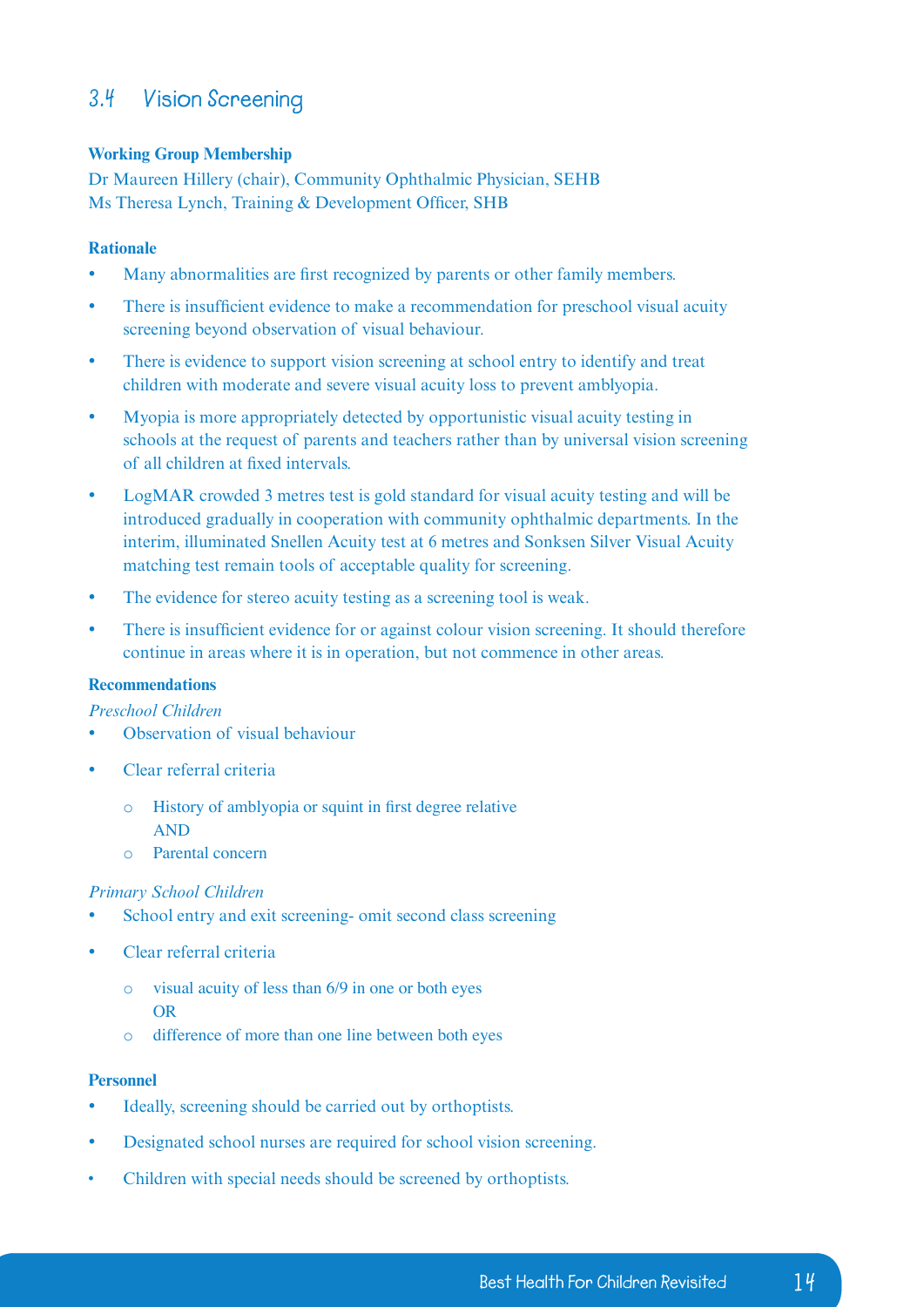## **Vision Screening**

| <b>Timing</b>                                         | <b>History</b>                                                                    | <b>Examination</b>                                                                        | <b>Equipment</b>                                                                                                                                                                                                                                                                               | <b>Health</b><br>Promotion                              |
|-------------------------------------------------------|-----------------------------------------------------------------------------------|-------------------------------------------------------------------------------------------|------------------------------------------------------------------------------------------------------------------------------------------------------------------------------------------------------------------------------------------------------------------------------------------------|---------------------------------------------------------|
| <b>Birth</b>                                          | Birth and family<br>history<br>Parental concern<br>Visual behaviour               | Observation:<br>Inspection of eyes<br>Red reflex<br>Corneal light reflex                  | Ophthalmoscope<br>Pen torch                                                                                                                                                                                                                                                                    | Inform<br>parents<br>of normal<br>vision<br>development |
| <b>Postnatal</b><br>visit                             | Past, birth, family<br>history<br>Parental concern<br>Visual behaviour            | Observation:<br>Inspection of eyes<br>Corneal light reflex                                | Pen torch                                                                                                                                                                                                                                                                                      | As above                                                |
| <b>6 to 8</b><br>weeks                                | As above                                                                          | Observation:<br>Inspection of eyes<br>Corneal light reflex<br>Red reflex                  | Ophthalmoscope<br>Pen torch                                                                                                                                                                                                                                                                    | As above                                                |
| 3 months                                              | As above                                                                          | Observation:<br>Inspection of eyes<br>Corneal light reflex                                | Pen torch                                                                                                                                                                                                                                                                                      | As above                                                |
| 7 to 9<br>months                                      | As above<br>Ask about first<br>degree relatives<br>with:<br>?Squint<br>?Amblyopia | Observation:<br>Inspection of eyes<br>Corneal light reflex                                | Pen torch                                                                                                                                                                                                                                                                                      | As above                                                |
| 18 to 24<br>months                                    | As above                                                                          | As above                                                                                  | Pen torch                                                                                                                                                                                                                                                                                      | As above                                                |
| 3.25 to 3.5<br>years                                  | As above                                                                          | As above                                                                                  | Pen torch                                                                                                                                                                                                                                                                                      | As above                                                |
| <b>School</b><br>entry<br>(Junior<br><b>Infants</b> ) | As above<br>Parental/teacher<br>concern                                           | Observation:<br>Inspection of eyes<br><b>Vision assessment</b>                            | Illuminated Snellen chart at 6<br>metres (use the most difficult test)<br>the child can do-Snellen, then<br>matching Sonksen Silver)<br>Adhesive patch occluder<br>Replacement panel<br>Standard 20 ft/ 6m room<br>(Until introduction of<br>logMAR crowded 3 metres test as<br>gold standard) | As above                                                |
| <b>School exit</b><br>(5th or 6th<br>class)           | As above                                                                          | As for school entry<br>Evidence for or<br>against colour<br>vision screening<br>equivocal | As for school entry<br>Ishihara colour plates where colour<br>screening in operation                                                                                                                                                                                                           | Eye<br>protection/<br>Eye health<br>Career<br>choices   |

**N.B. Vision screening should also be offered to children wearing glasses, this is for reasons of equity and to identify children who may have been lost to follow-up. These children should be screened with their glasses on. For some children visual acuity in one or both eyes may intentionally be lower with the corrective glasses than without. This should not be highlighted to the child as any comment might be misinterpreted as a reason for the child to discontinue wearing glasses. If in doubt, refer the child for reassessment by the community ophthalmic department.**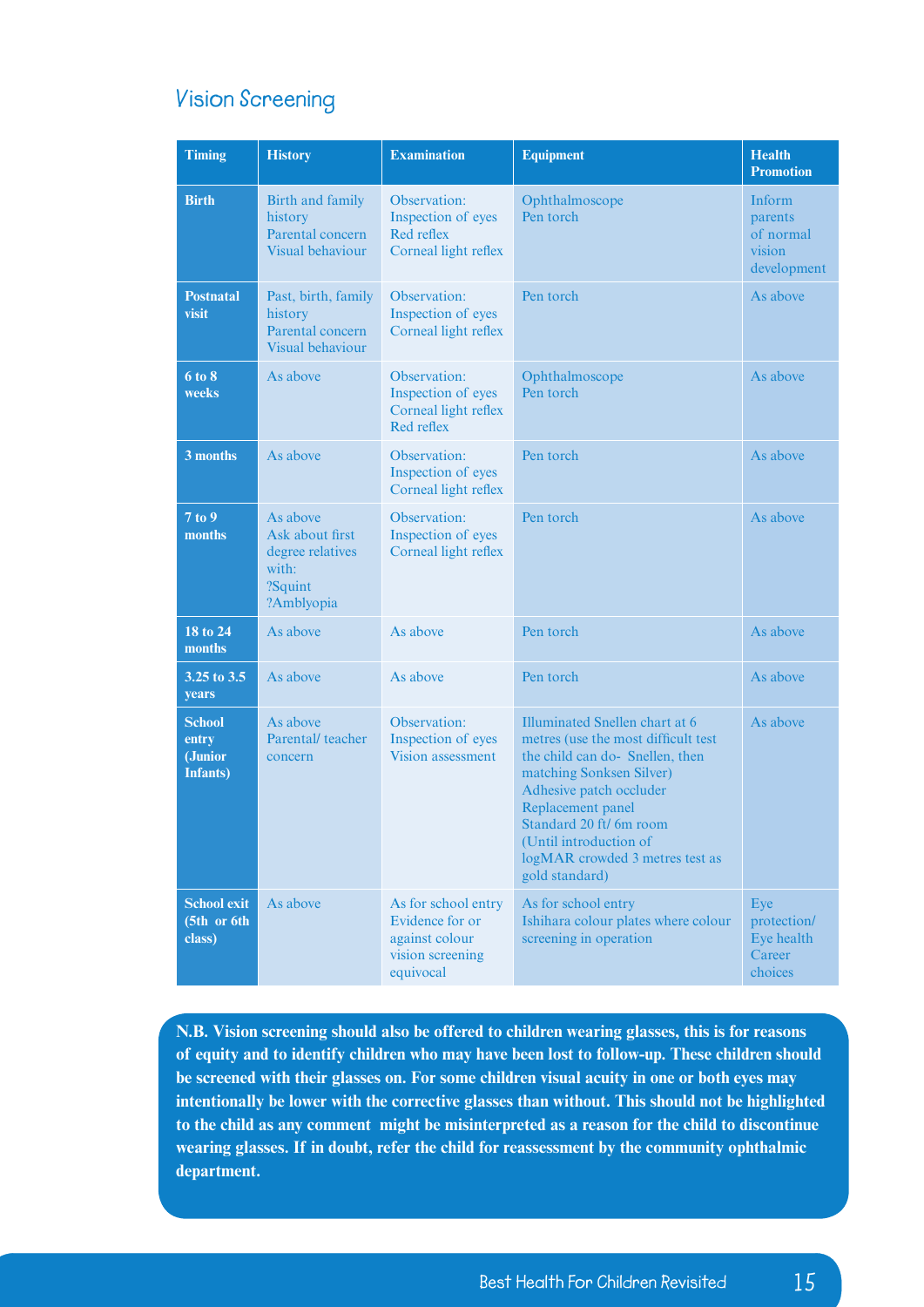#### **Working Group Membership**

Dr Hilary Greaney, Community Paediatrician, NWHB Dr Louise Power (chair), Area Medical Officer, MHB

#### **Rationale**

- Due to the very small number of significant findings from cardiovascular examination as part of screening programmes in children, continuation of such examinations after 8 weeks of age is not justified. It remains good clinical practice for suitably trained professionals to include cardiovascular examination in any examination of children.
- Testicular descent in boys is unlikely to occur after the  $3<sup>rd</sup>$  month of age in term infants and after 6 months of age in preterm infants. There is evidence for irreparable histological changes to occur in testes remaining undescended beyond two years of age. Where testes are found to be impalpable bilaterally, the presence of Congenital Adrenal Hypoplasia (CAH) needs to be considered, and immediate referral is mandatory at any age to minimise the risk of life threatening complications.
- Developmental Dysplasia of Hips (DDH) is detected mainly by clinical examination. There is a need to ensure that children at particular risk of DDH have been appropriately investigated. Ongoing professional and parental observation is important to detect late presenting cases. Ortolani Barlow manoeuvre is inappropriate after the age of 8 weeks.

#### **Recommendations**

- Medical examination at birth and 6 weeks of age.
- Early referral for orchidopexy of boys with UDT to achieve surgery prior to reaching 2 years of age.
- In the absence of a record or other documentation that testicular descent has been confirmed in an individual child, clinical examination for UDT is necessary at any age.
- Detection of DDH at different ages:
	- o Ortolani Barlow manoeuvre from birth until 6 to 8 weeks of age
	- o Symmetry of skin folds and range of movement/abduction
	- o Galeazzi sign from birth to walking age
	- o Recognition of risk factors (family history, breech presentation) and appropriate referral for DDH until walking age
	- o Delayed walking beyond 2 years of age
	- o Waddling gait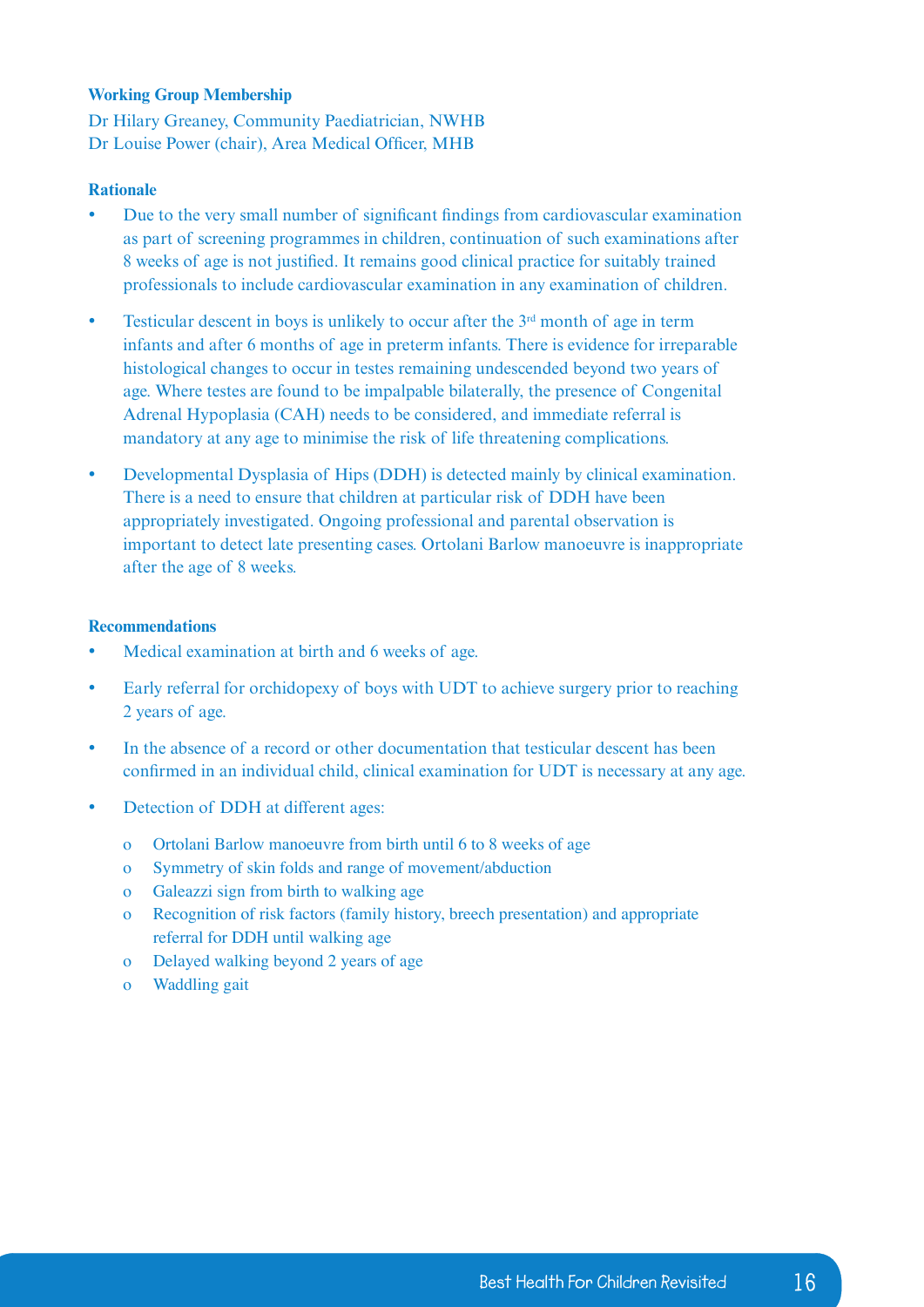## **Medical Examination**

| <b>Timing</b>             | <b>History</b>                                                       | <b>Examination</b>                                                                                                                                                                                                                                                               | <b>Equipment</b>              | <b>Health</b><br><b>Promotion</b>                                          |
|---------------------------|----------------------------------------------------------------------|----------------------------------------------------------------------------------------------------------------------------------------------------------------------------------------------------------------------------------------------------------------------------------|-------------------------------|----------------------------------------------------------------------------|
| <b>Birth</b>              | Antenatal,<br>birth and<br>family<br>history<br>Parental<br>concerns | Heart, respiratory system, skin<br>appearance, fontanelles, features,<br>mouth, neck, eyes, abdomen,<br>genitalia (exclude UDT in boys),<br>hips (exclude DDH), spine, limbs                                                                                                     | Ophthalmoscope<br>Stethoscope | Managing acute<br>illness                                                  |
| <b>Postnatal</b><br>visit | As above                                                             | Skin appearance, fontanelles,<br>ears, eyes, mouth, chest inspection<br>and respiration, abdomen and<br>umbilicus inspection, genitalia<br>(check for UDT in boys), upper<br>and lower limbs, spine                                                                              |                               | As above<br><b>Parental awareness</b><br>of developmental<br>nature of DDH |
| <b>6 to 8</b><br>weeks    | As above                                                             | Respiration, colour,<br>skin, fontanelles,<br>palate, hands, feet, eyes, ears,<br>heart, femoral pulses,<br>genitalia (check for UDT in<br>boys), DDH (Ortolani-Barlow<br>manoeuvre, asymmetry of<br>appearance and range of<br>movements/ abduction, risk<br>factors)           | Ophthalmoscope<br>Stethoscope | As above                                                                   |
| 3 months                  | As above                                                             | Skin, fontanelles, genitalia (ensure<br>UDT checked for in boys and<br>referred as appropriate), DDH<br>(asymmetry of appearance and<br>range of movements/ abduction,<br>risk factors, Galeazzi sign), signs<br>of heart failure                                                |                               | As above                                                                   |
| 7 to 9<br>months          | As above                                                             | UDT- ensure that testicular<br>descent has either been<br>documented or referral initiated<br>DDH- asymmetry of appearance<br>and range of movements/<br>abduction, risk factors, Galeazzi<br>sign<br>CVS- not supported by evidence,<br>but remains routine medical<br>practice |                               | As above                                                                   |
| 18 to 24<br>months        | As above                                                             | Observation of gait-waddling gait<br>and difference in leg length                                                                                                                                                                                                                |                               | As above                                                                   |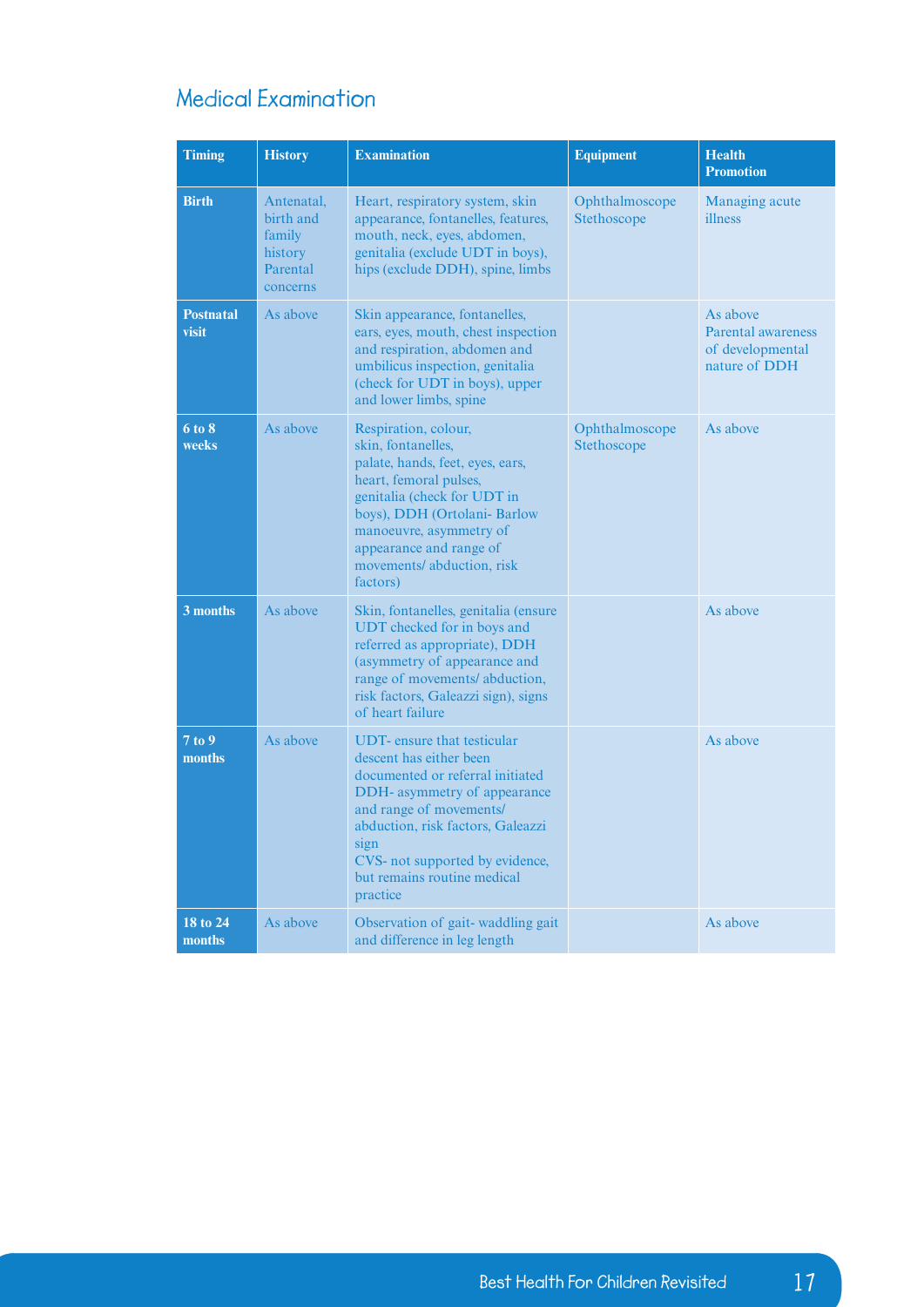### **3.6 Health Promotion**

#### **Working Group Membership**

Ms Carmel Cummins (chair), Training & Development Officer, PAC Ms Eileen Maguire, Training & Development Officer, NEHB Mr Bernard McDonald, Regional Child & Adolescent Health Development Officer, NEHB Ms Grace O'Neill, Training & Development Officer, SEHB Ms Teresa Cawley, Training & Development Officer, NWHB Ms Mary Roche, Project Manager, Adolescent Health, PAC

#### **Rationale**

- Each child has a right to realise his/her potential in terms of good health, well-being and development.
- There is a need to work in partnership with parents and other primary carers.
- There is a need to develop a holistic health service for children and their families, in which mental and social well-being are as important as physical well-being.

#### **Recommendations**

- Increased emphasis on affirming and promoting bonding, parenting skills and age appropriate play
- Early identification of families in need of additional supports
- Health promotion literature, and its use, needs to meet criteria set out in *Good Practice Guidelines for using Health Promotion Information Materials* as established by the National Health Promotion Information Project (2004).

#### **Equipment**

- Personal Health Record (PHR) developed by MWHB
- Health promotion literature e.g. Child Health Information Services Project (CHISP) materials developed by SEHB
- Child Safety Awareness Manual developed by MHB
- Mechanisms to support multidisciplinary and interagency working

#### **Personnel**

Health promotion and education is the responsibility of all child health professionals, who require knowledge of the key determinants of child health and skills in reflective and responsive practice.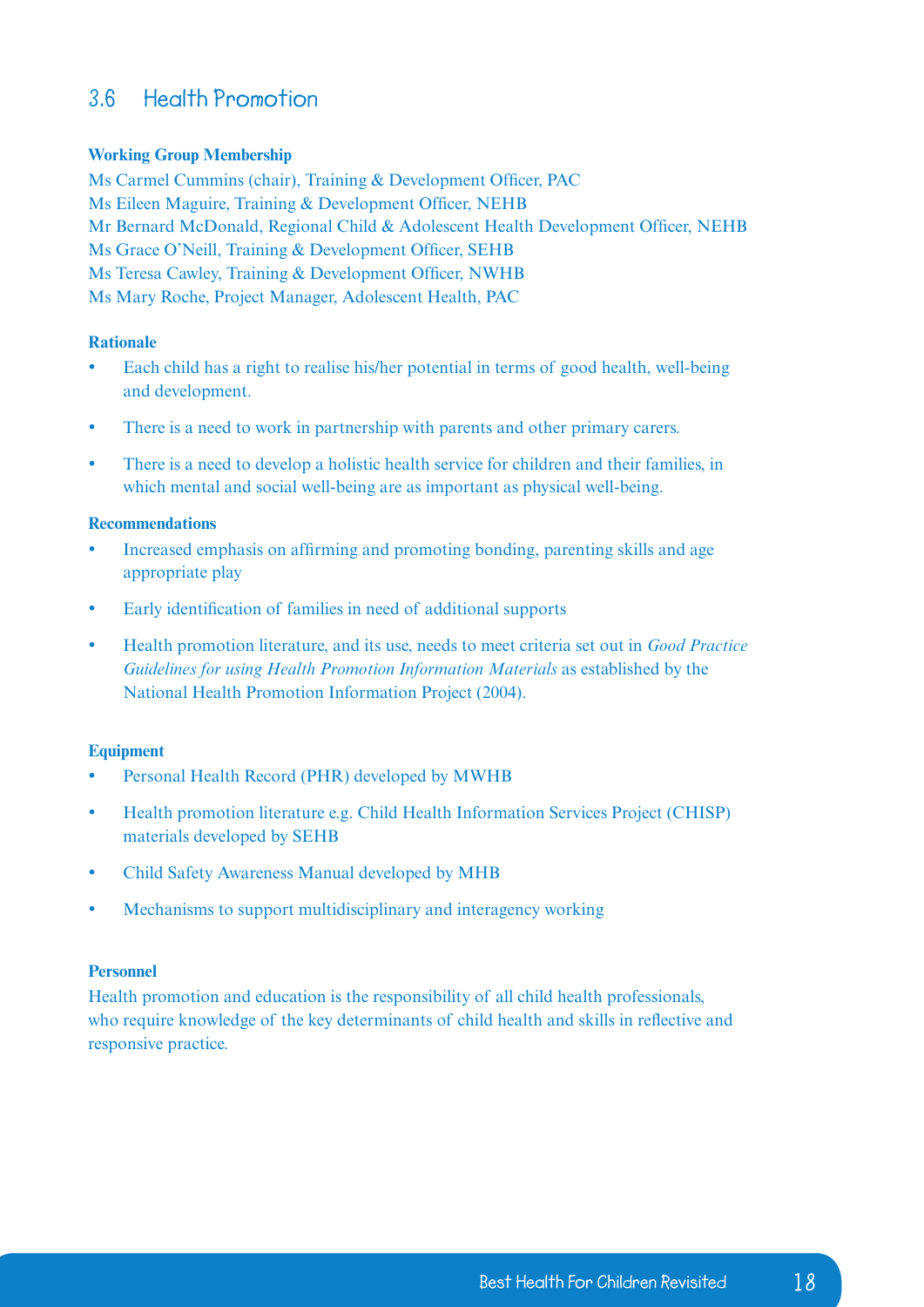## **Health Promotion**

| <b>Timing</b>                                 | <b>History</b>                         | <b>Equipment</b>                                                                                                                                                                                                | <b>Health Promotion</b>                                                                                                                                                                                                                                                                                                                                                              |
|-----------------------------------------------|----------------------------------------|-----------------------------------------------------------------------------------------------------------------------------------------------------------------------------------------------------------------|--------------------------------------------------------------------------------------------------------------------------------------------------------------------------------------------------------------------------------------------------------------------------------------------------------------------------------------------------------------------------------------|
| <b>Birth</b>                                  | Parental<br>concerns                   | Skills to work in partnership<br>with parents on all issues related<br>to their baby's health and well<br>being.<br>Mechanisms to support<br>multidisciplinary and<br>interagency working                       | Parental health and well-being<br>Prevention of SIDS<br>Transport in cars<br>Feeding practice<br>Sibling management<br>Parent-infant interactions<br>Child development<br>Accident prevention<br>Information about local support networks and<br>contacts for additional advice and support<br>when needed<br>Identification of parents who may be in need<br>of additional supports |
| <b>Postnatal</b><br>visit                     | As above                               | As above<br>$PHR - MWHB$<br>Caring for your child - Health<br>Promotion Unit, DoHC<br>Child Safety Awareness Manual<br>$-MHB$<br>Caring for your baby (CHISP)<br>$-$ SEHB<br><b>Breastfed is bestfed - NWHB</b> | As above                                                                                                                                                                                                                                                                                                                                                                             |
| <b>6 to 8</b><br>weeks                        | As above                               | As above                                                                                                                                                                                                        | As above<br>Family planning                                                                                                                                                                                                                                                                                                                                                          |
| 3 months                                      | As above                               | As above                                                                                                                                                                                                        | As above<br>Oral health promotion<br>Age appropriate play<br>Return to work<br>Child care                                                                                                                                                                                                                                                                                            |
| 7 to 9<br>months                              | As above                               | As above                                                                                                                                                                                                        | As above                                                                                                                                                                                                                                                                                                                                                                             |
| 18 to 24<br>months                            | As above                               | As above<br>Mother and toddler groups                                                                                                                                                                           | As above<br>Management of challenging behaviour<br>Toilet training                                                                                                                                                                                                                                                                                                                   |
| 3 to 4<br>years                               | As above                               | As above<br>Access to information on<br>local playschools/ pre-schools/<br>schools                                                                                                                              | As above                                                                                                                                                                                                                                                                                                                                                                             |
| <b>School</b><br>entry<br>(Junior<br>infants) | Parental<br>and<br>teacher<br>concerns | Skills to work in partnership<br>with parents on all issues related<br>to their child's health and well<br>being<br>Mechanisms to support<br>multidisciplinary and<br>interagency working                       | As per SPHE programme<br>Advisory and supporting role to teacher in<br><b>SPHE</b>                                                                                                                                                                                                                                                                                                   |
| <b>School exit</b><br>(5th or 6th<br>class)   | As per<br>school<br>entry              | As per school entry                                                                                                                                                                                             | As per school entry                                                                                                                                                                                                                                                                                                                                                                  |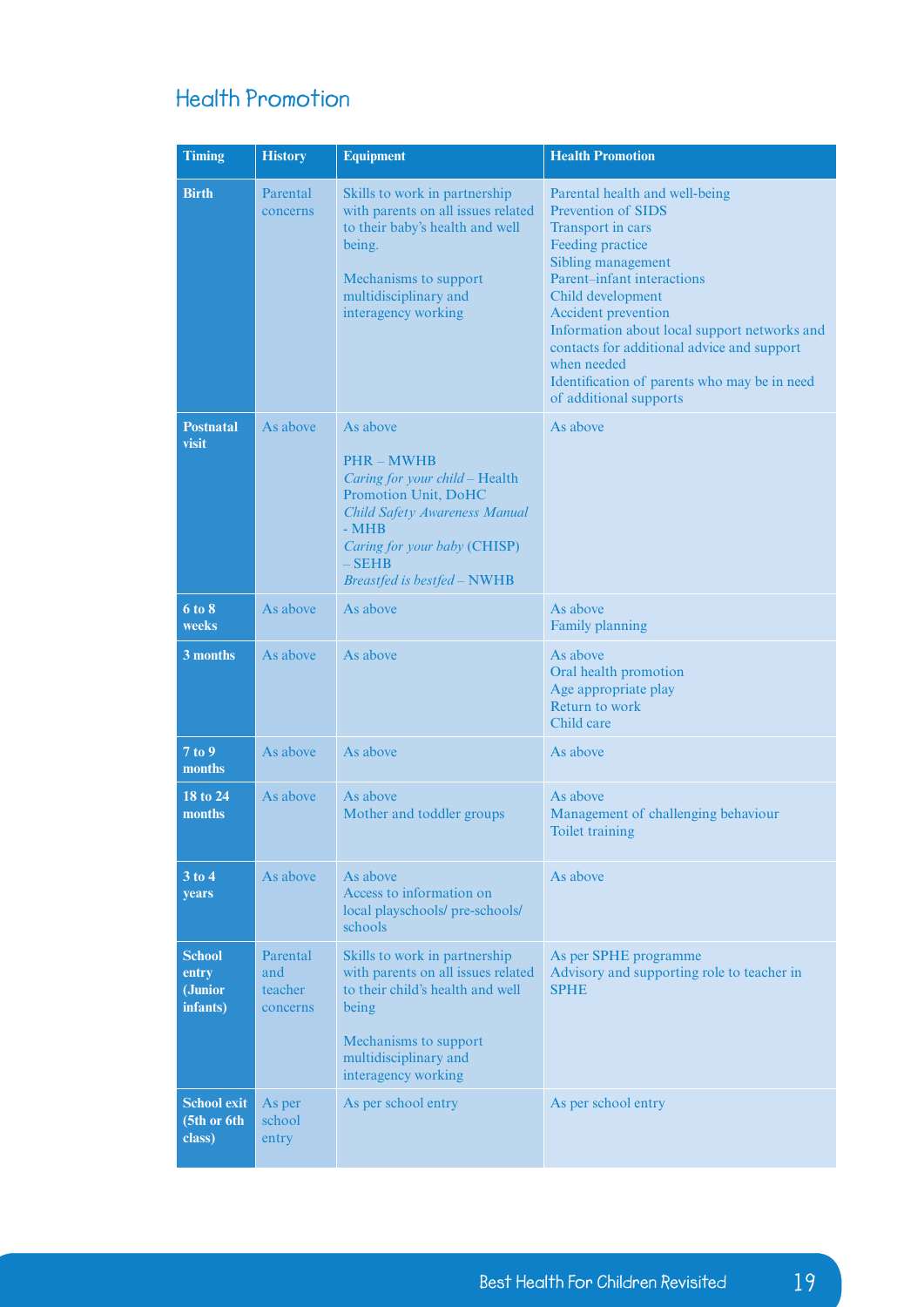### **3.7 Neonatal Metabolic Screening**

#### **Working Group Membership**

Ms Majella Loftus (chair), Regional Child & Adolescent Health Development Officer, **NAHB** 

Ms Marie Faughey, Director of Public Health Nursing, SWAHB

#### **Rationale**

- Early detection of five inborn errors of metabolism allows dietary and medical management to prevent or ameliorate adverse effects on child intellectual and physical development.
- Requirements for quality assured national neonatal metabolic screening programme based on evidence and principles of best practice have been outlined in a recent national review report.

#### **Recommendations**

- Staff training in appropriate technique and use of equipment
- Improved communication with and information for parents
- Inclusion of visual aids to meet information needs of less literate population groups

#### **Equipment**

- Introduction of a standardised sample taking pack
- Introduction of consent form and refusal form
- Introduction of information materials for parents
- Visual aids for people with reading or language difficulties

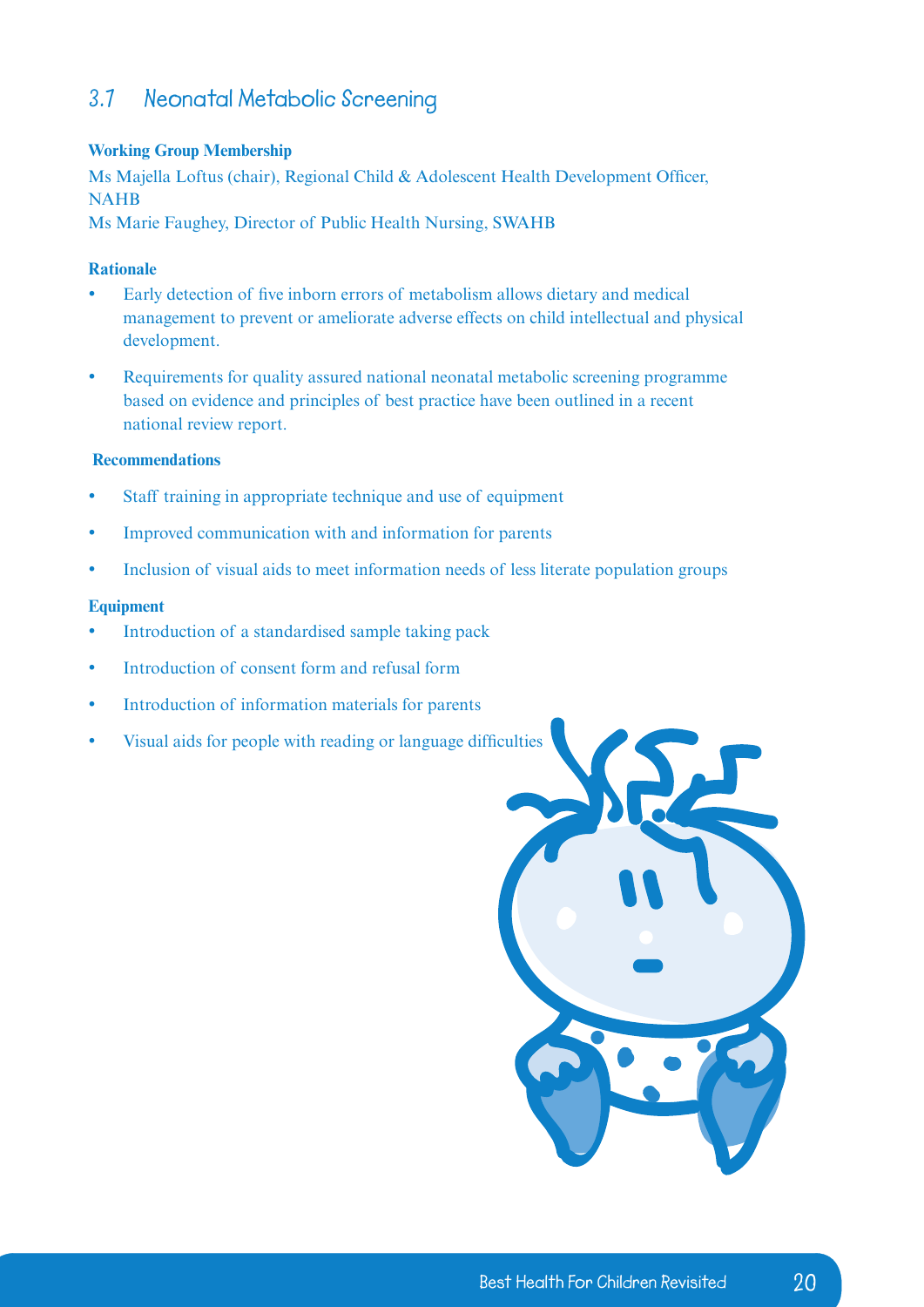### **Neonatal Metabolic Screening**

| <b>Timing</b>                                               | <b>History</b>                                                                                                                                                                                                                                                                                                                                                                                                     | <b>Examination</b>                                                                       | <b>Equipment</b>                                                                                                                                                                                                                                                                                         | <b>Health Promotion</b>                                                                                            |
|-------------------------------------------------------------|--------------------------------------------------------------------------------------------------------------------------------------------------------------------------------------------------------------------------------------------------------------------------------------------------------------------------------------------------------------------------------------------------------------------|------------------------------------------------------------------------------------------|----------------------------------------------------------------------------------------------------------------------------------------------------------------------------------------------------------------------------------------------------------------------------------------------------------|--------------------------------------------------------------------------------------------------------------------|
| After 72<br>hours and<br>before 120<br>hours after<br>birth | <b>Breast Fed Infants:</b> sample<br>taken towards end of the<br>72 to 120 hour window. If<br>protein sample is deemed<br>to be suboptimal, further<br>sample taken on about<br>day 10 after birth.<br><b>Premature Infants:</b> sample<br>taken after 72 hours and<br>before 120 hours from<br>birth. Further samples<br>should be collected at<br>weekly intervals until<br>infant established on full<br>feeds. | Newborn<br>Screening<br>for Inherited<br>Metabolic and<br>Congenital<br><b>Disorders</b> | Disposable latex free<br>gloves<br>Newborn screening<br>card<br>Sterile lancet,<br>controlled depth of<br>to $2.5$ mm<br>Paper towel<br>Dry sterile gauze pad<br>Cotton wool<br>Warm water and<br>soap<br>Sharps bin<br>Drying rack<br>Consent form and<br>Refusal form<br>Parent information<br>leaflet | Visual aids<br>incorporating the needs<br>of non-nationals/<br>ethnic minorities<br>Ante natal health<br>promotion |

## **High Risk Screening**

*Family history must be stated clearly on newborn metabolic screening card.*

**Siblings of known cases of Phenylketonuria (PKU):** Sample should be taken between 72 and 120 hours following birth and liquid sample taken on day 3 and day 10 for plasma phenylalanine and tyrosine determination.

**Siblings of known cases of Homocystinuria:** Sample should be taken on day 3 and day 10 for plasma total homocysteine, methionine and cysteine determination. This may be repeated on further occasions on the advice from the national screening laboratory, depending on results.

**Siblings of known cases of Maple Syrup Urine Disease:** A liquid sample should be taken on day 1 and after the second feed and then daily until established on full feeds. Urine should be tested daily for ketones. A newborn metabolic screening sample card should be taken between 72 and 120 hours after birth to test for the other conditions. The national newborn screening laboratory (NNSL) must be informed prior to delivery.

**Siblings of known cases of Galactosaemia and all infants of traveller parents** ( including settled travellers): Sample should be taken immediately after birth and sent to the NNSL for the Beutler test.

 The newborn metabolic screening sample should be taken between 72 and 120 hours following birth to test for the other conditions. All these at risk infants should be fed with a lactose/galactose free feed until results of Beutler test is known. It is important to state clearly on newborn metabolic screening card the reason why the sample was taken on day 1.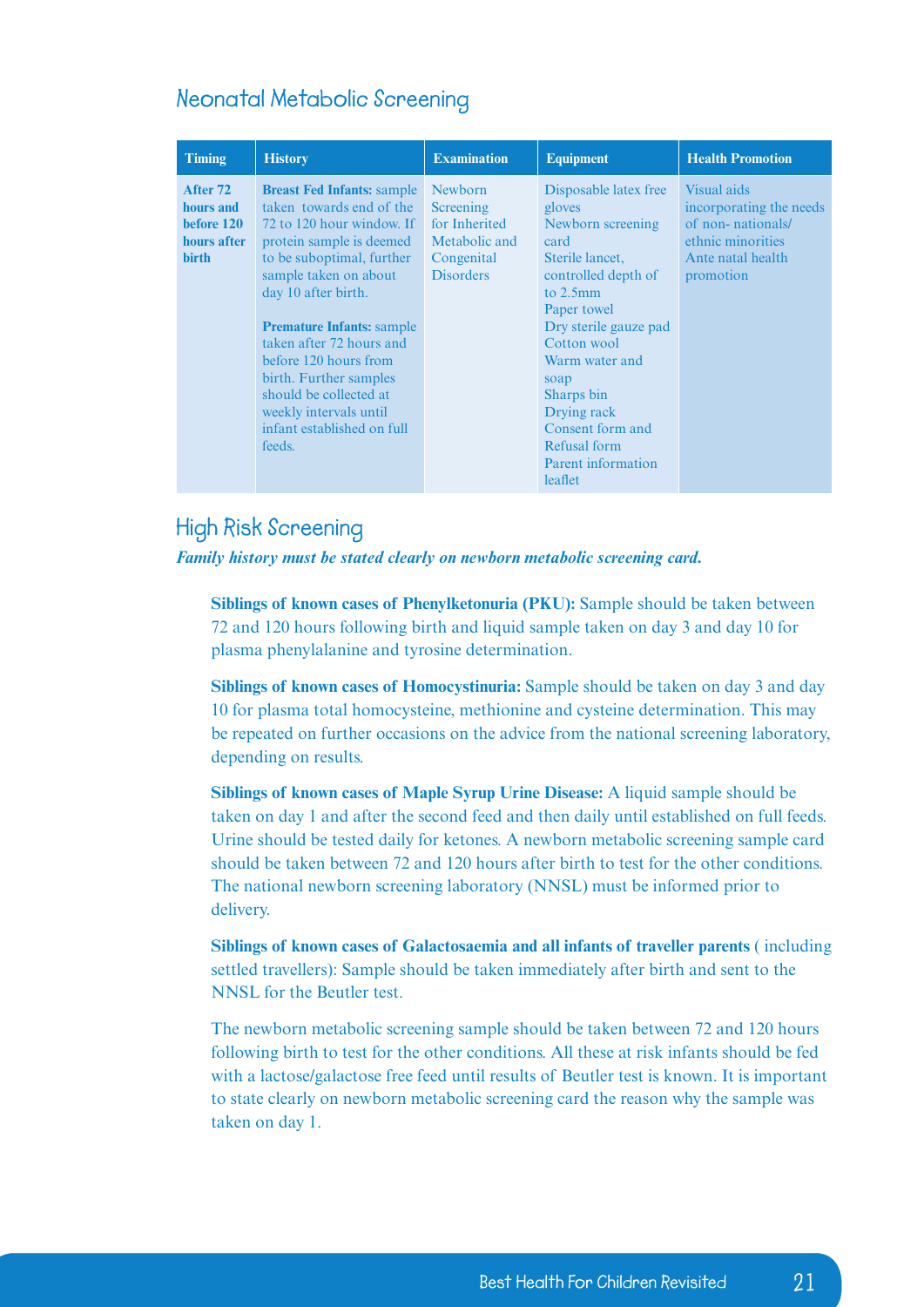## **3.8 Growth Monitoring**

#### **Working Group Membership**

Professor Hilary Hoey, Department of Paediatrics, Trinity Centre for Health Sciences, National Children's Hospital Dr Christine McMaster, Regional Child & Adolescent Health Development Officer, NWHB Dr Edna Roche, Lecturer in Paediatrics, Trinity Centre for Health Sciences (chair), National Children's Hospital Ms Breda Ryan, Regional Child & Adolescent Health Development Officer, MWHB

#### **Rationale**

- The potential benefits of growth monitoring are:
	- o Health Promotion
	- o Early intervention in growth disorders
	- o Identification of and early intervention in chronic disorders associated with abnormal growth
	- o Reassurance to parents
	- o Epidemiological data collection
- There is insufficient evidence to recommend screening for overweight and obesity, but growth monitoring data can be used to establish prevalence rates.

#### **Recommendations**

- Reduced number of mandatory growth monitoring assessments (birth, 6 to 8) week check and school entry), but children should be weighed and measured at opportunistic times including birth, at immunisations and during child health surveillance checks.
- Focus on accuracy of measurement, documentation and interpretation of findings
- Development of nine centile growth charts based on Irish data

#### **Equipment**

- Electronic self zeroing scales
- Supine length measure (infantometer or babymat)
- Lasso- o- tape or other non-stretchable tape measure
- Age calculator to correct for prematurity until age 2 years
- Leicester height measure (selfcalibrating)
- Nine centile charts

#### **Referral Criteria**

- Below  $0.4<sup>th</sup>$  centile for weight, length and height
- Seek advice if head circumference below  $0.4<sup>th</sup>$  or above 99.6<sup>th</sup> centile
- Parental or professional concern

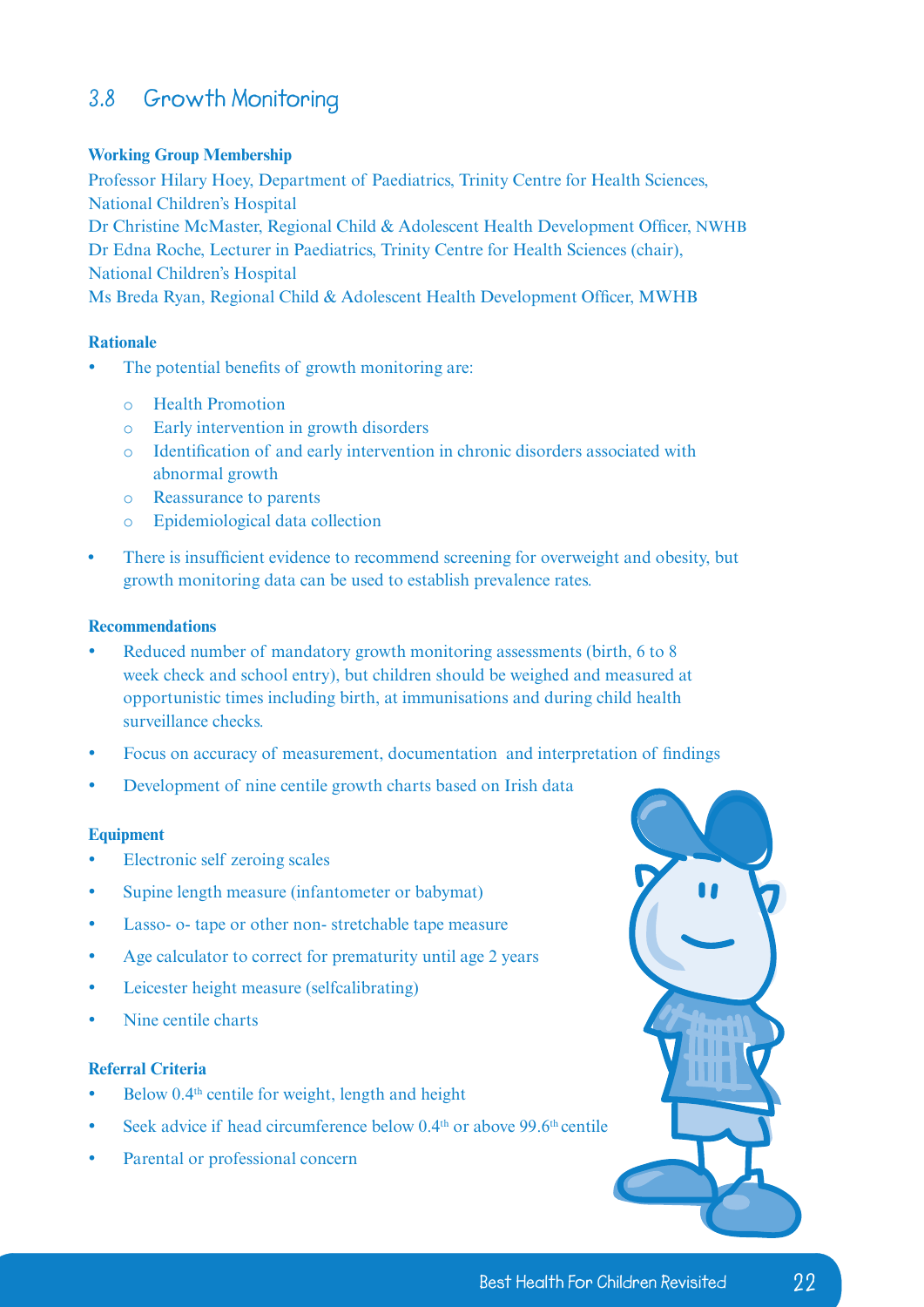## **Growth Monitoring**

| <b>Timing</b>                                 | <b>History</b>                                                                                                                                        | <b>Examination</b>                                                                                 | <b>Equipment</b>                                                                                                                                                                                                                                                                               | <b>Health</b><br><b>Promotion</b>                      |
|-----------------------------------------------|-------------------------------------------------------------------------------------------------------------------------------------------------------|----------------------------------------------------------------------------------------------------|------------------------------------------------------------------------------------------------------------------------------------------------------------------------------------------------------------------------------------------------------------------------------------------------|--------------------------------------------------------|
| <b>Birth</b>                                  | Gestational age<br>Low Birth Weight<br>(LBW)<br><b>Dysmorphic features</b><br>Major medical<br>problems<br>Parental concerns<br>Professional concerns | Weight (naked) in kg<br>Length in cm<br>Head circumference<br>in cm                                | Electronic self-zeroing scales<br>Supine length measure<br>(infantometer or baby mat)<br>Lasso- o or other thin non<br>stretchable measure tape<br>Nine centile charts<br>Nine centile charts for children<br>with special needs                                                               | <b>Nutritional</b><br>advice<br>Infant care            |
| <b>Postnatal</b><br>visit                     | Gestational age<br><b>LBW</b><br><b>Dysmorphic features</b><br>Major medical<br>problems<br>Parental concerns<br>Professional concerns                | Weight (naked) in kg<br>Length in cm<br>Head circumference<br>in cm                                | Electronic self-zeroing scales<br>Supine length measure<br>Lasso- o or other thin non<br>stretchable measure tape<br>Age calculator to correct for<br>prematurity (infants born<br>before 36 weeks gestation)<br>Nine centile charts<br>Nine centile charts for children<br>with special needs | <b>Nutritional</b><br>advice<br>Infant care            |
| <b>6 to 8</b><br>weeks                        | As for postnatal visit                                                                                                                                | Weight (naked) in kg<br>Head circumference<br>in cm<br>Length in cm                                | As for postnatal visit                                                                                                                                                                                                                                                                         | <b>Nutritional</b><br>advice<br>Infant care            |
| 3 months                                      | As for postnatal visit                                                                                                                                | Weight (naked) in kg<br>Head circumference<br>in cm<br>Length in cm                                | As for postnatal visit                                                                                                                                                                                                                                                                         | Nutritional<br>advice<br>Infant care<br>Weaning        |
| 7 to 9<br>months                              | As for postnatal visit                                                                                                                                | Weight (naked) in kg<br>Head circumference<br>in cm<br>Length in cm                                | As for postnatal visit                                                                                                                                                                                                                                                                         | <b>Nutritional</b><br>advice<br>Infant care<br>Weaning |
| 18 to 24<br>months                            | As for postnatal visit                                                                                                                                | Weight (light<br>$clothing)$ in $kg$<br>Height in cm                                               | Leicester Height Measure (self<br>calibrating)<br>Electronic self-zeroing scales<br>Nine centile charts<br>Nine centile charts for children<br>with special needs                                                                                                                              | <b>Nutritional</b><br>advice<br>Active play            |
| 3.25 to 3.5<br>years                          | Medical history<br>Parental concern<br>Professional concern                                                                                           | Weight (light<br>$clothing)$ in $kg$<br>Height in cm                                               | As above                                                                                                                                                                                                                                                                                       | As above                                               |
| <b>School</b><br>entry<br>(Junior<br>infants) | Parental concern<br>Professional concern<br>Health questionnaire<br>to elicit underlying<br>chronic illness                                           | Weight in kg (light)<br>clothing)<br>Height in cm<br><b>BMI</b> for<br>epidemiological<br>purposes | As above                                                                                                                                                                                                                                                                                       | As above                                               |

**Please note:** *Italics* indicate items not fulfilling screening criteria, but constituting accepted good clinical practice or requirements under a growth monitoring programme for children at risk of or with established growth disorders.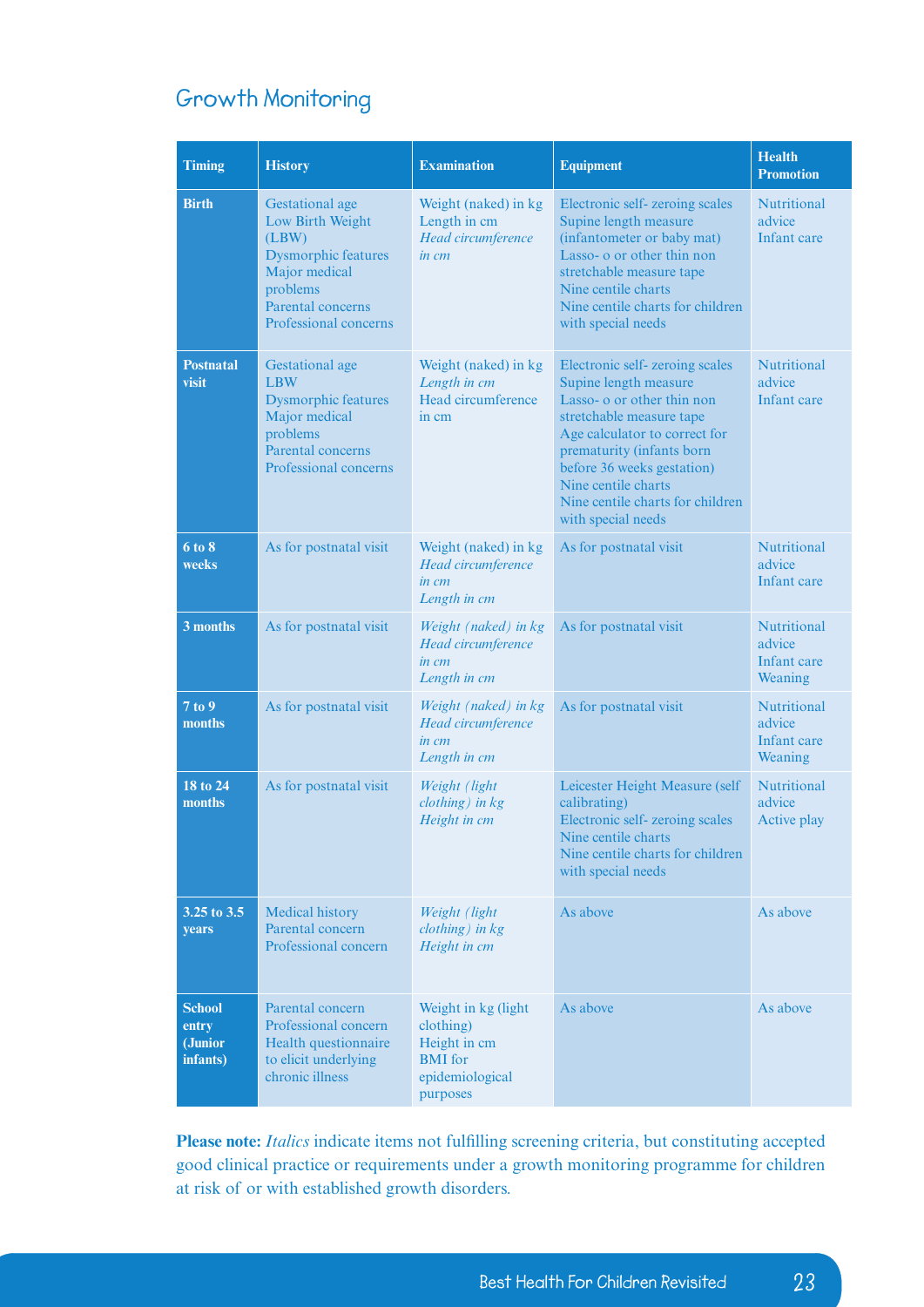#### **3.9 Oral and Dental Health**

#### **Working Group Membership**

Dr. Anne O'Connell, Consultant in Paediatric Dentistry, Dublin Dental School

#### **Rationale**

- Oral disease is prevalent in young children, and can affect nutrition, speech, self esteem and appearance.
- Dental caries is a preventable transmissible infectious disease, leading to avoidable pain.
- Populations of children at high risk can be identified early, allowing focused prevention and early interventions.
- Inclusion of information on oral health within general health promotion can positively influence oral health.
- Epidemiological data can be generated as part of oral and dental screening programmes.

#### **Recommendations**

- Oral inspection as part of core child health programme examinations
- Establishment of a national programme of oral health surveillance and screening for all preschool children
- Staff training to non dental personnel in the provision of oral health promotion and education as part of general health promotion
- There is a need to establish best practice guidelines for the statutory school dental health screening programme in consultation with key professional organisations.

#### **Equipment**

- Reliable light source
- Age appropriate dental chart
- Risk assessment form

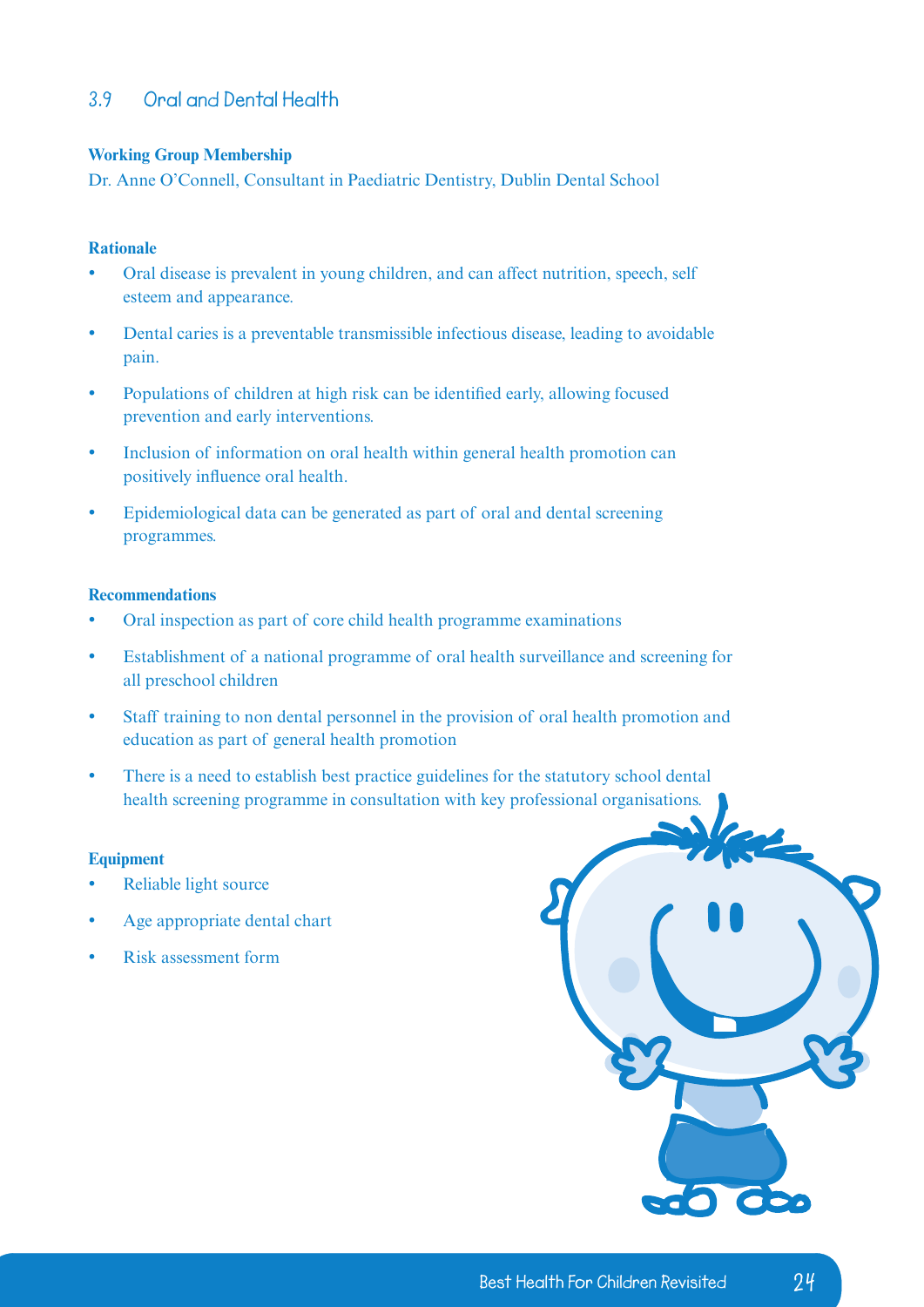## **Oral and Dental Health**

| <b>Timing</b>          | <b>History</b>                                                            | <b>Examination</b>                                                   | <b>Equipment</b> | <b>Health promotion</b> |
|------------------------|---------------------------------------------------------------------------|----------------------------------------------------------------------|------------------|-------------------------|
| <b>Birth</b>           | General medical<br>history                                                | Inspection for<br>early teeth, cleft<br>lip and palate               | Light source     | <b>CHISP, PHR</b>       |
| <b>Postnatal visit</b> |                                                                           |                                                                      |                  | <b>CHISP, PHR</b>       |
| 6 to 8 weeks           |                                                                           |                                                                      |                  | <b>CHISP, PHR</b>       |
| 3 months               |                                                                           |                                                                      |                  | <b>CHISP, PHR</b>       |
| 7 to 9 months          | Parental or<br>professional<br>concerns about<br>dental or oral<br>health | Inspection for<br>erupting primary<br>teeth                          | As above         | <b>CHISP, PHR</b>       |
| 18 to 24 months        | As above                                                                  | Inspection for<br>position and<br>state of erupting<br>primary teeth | As above         | <b>CHISP, PHR</b>       |
| 3.25 to 3.5 years      | As above                                                                  | As above                                                             | As above         | <b>CHISP, PHR</b>       |

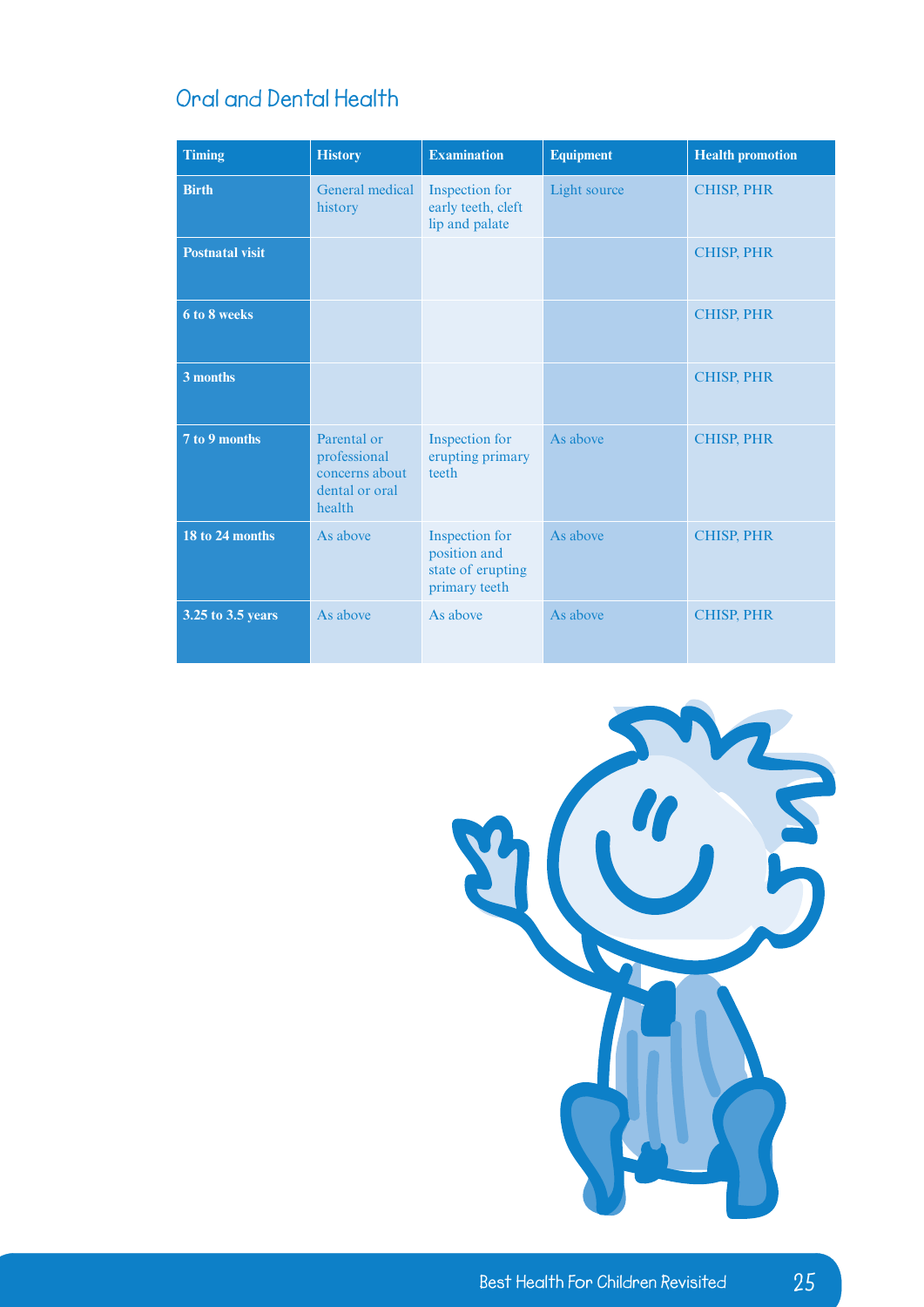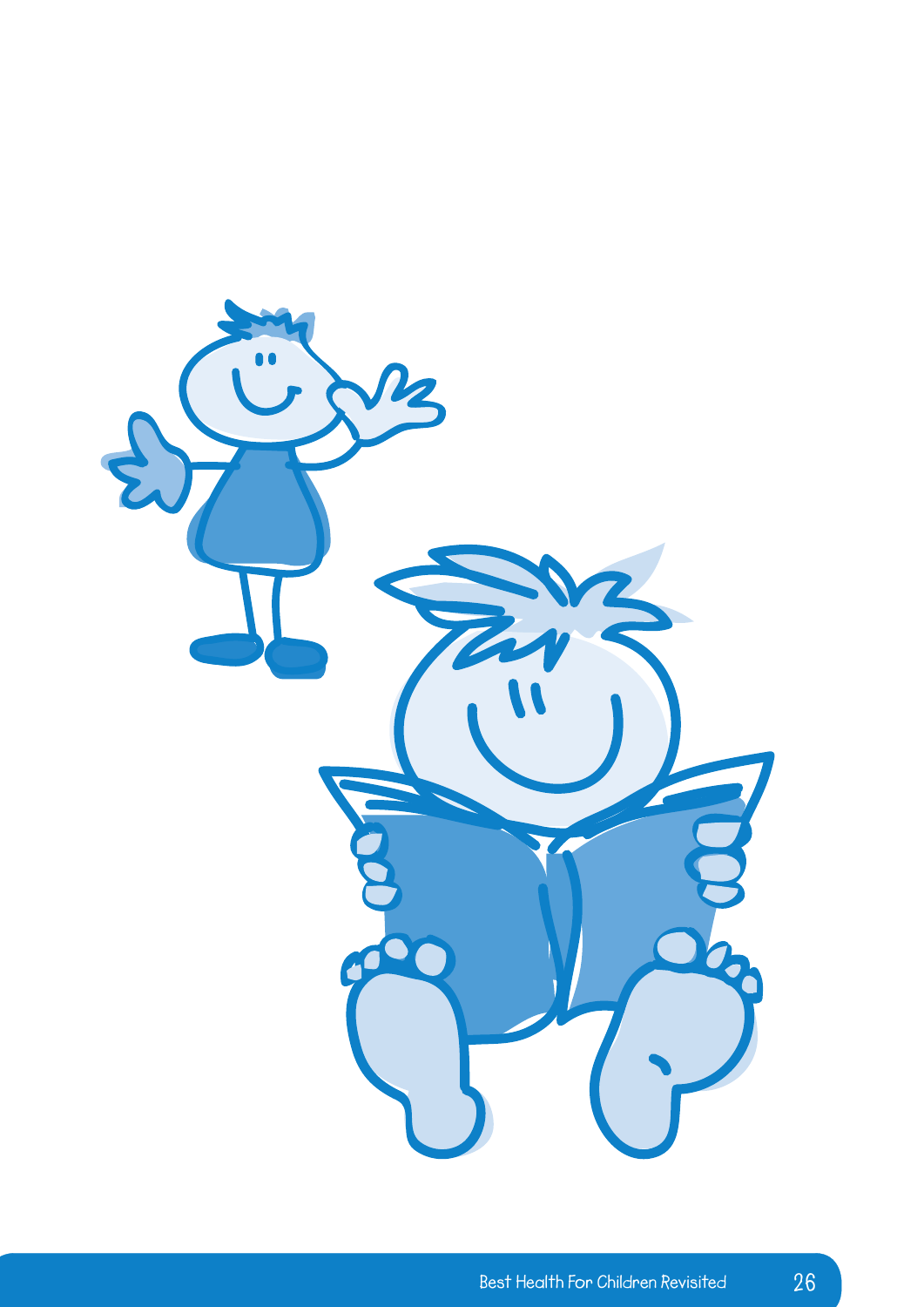## **Chapter 4 - Summary of Recommendations**

| <b>Timing</b>                                         | <b>History</b>                                                    | <b>Examination</b>                                                                                                                                                                      | <b>Health Promotion</b>                                                                                                                                                                                                                                                                                                                                                                                  | <b>Recommended</b><br><b>Health Care Staff</b>                                                               |
|-------------------------------------------------------|-------------------------------------------------------------------|-----------------------------------------------------------------------------------------------------------------------------------------------------------------------------------------|----------------------------------------------------------------------------------------------------------------------------------------------------------------------------------------------------------------------------------------------------------------------------------------------------------------------------------------------------------------------------------------------------------|--------------------------------------------------------------------------------------------------------------|
| <b>Birth</b>                                          | Antenatal,<br>birth and<br>family history<br>Parental<br>concerns | Physical examination,<br>including eyes, ears, skin,<br>mouth, cardiovascular system<br>for CHD, hips for DDH and<br>genitalia for UDT in boys,<br>Developmental examination,<br>Growth | Parental health and well-being<br>Prevention of SIDS<br>Transport in cars<br>Feeding practice<br>Sibling management<br>Parent-infant interactions<br>Child development<br><b>Accident prevention</b><br><b>Information about local</b><br>support networks and<br>contacts for additional advice<br>and support when needed<br>Identification of parents who<br>may be in need of additional<br>supports | Hospital<br>Paediatrician<br>or Community<br>Midwife<br>or General<br>Practitioner                           |
| <b>Postnatal</b><br>visit                             | As above                                                          | Physical examination,<br>developmental examination,<br>growth,<br>"Can your baby hear you?",<br>Guthrie test if not already<br>taken                                                    | As above                                                                                                                                                                                                                                                                                                                                                                                                 | <b>Public Health</b><br><b>Nurse</b>                                                                         |
| <b>6 to 8</b><br>weeks                                | As above                                                          | Physical examination as for<br>neonatal age, Developmental<br>examination,<br>growth, "Can your baby hear<br>you?"                                                                      | As above<br>Family planning                                                                                                                                                                                                                                                                                                                                                                              | General<br>Practitioner and<br><b>Practice Nurse</b>                                                         |
| 3 months                                              | As above                                                          | Physical examination,<br>Developmental assessment,<br>growth, "Can your baby hear<br>$you?$ "                                                                                           | As above<br>Oral health promotion<br>Age appropriate play<br>Return to work<br>Child care<br>Family planning                                                                                                                                                                                                                                                                                             | <b>Public Health</b><br><b>Nurse</b>                                                                         |
| 7 to 9<br>months                                      | As above                                                          | Examination for DDH,<br>developmental assessment,<br>growth, "Can your baby hear<br>you?", Distraction Hearing<br>Test                                                                  | As above                                                                                                                                                                                                                                                                                                                                                                                                 | <b>Public Health</b><br>Nurses or<br><b>Public Health</b><br><b>Nurse and Area</b><br><b>Medical Officer</b> |
| 18 to 24<br>months                                    | As above                                                          | Observation of gait<br>Developmental assessment<br>Growth                                                                                                                               | As above<br>Management of challenging<br>behaviour<br>Toilet training                                                                                                                                                                                                                                                                                                                                    | <b>Public Health</b><br><b>Nurse</b>                                                                         |
| 3.25 to 3.5<br>years                                  | As above                                                          | Developmental assessment,<br>growth                                                                                                                                                     | As above                                                                                                                                                                                                                                                                                                                                                                                                 | <b>Public Health</b><br><b>Nurse</b>                                                                         |
| <b>School</b><br>entry<br>(Junior<br><b>Infants</b> ) | As above<br>School entry<br>questionnaire                         | Visual acuity testing<br>Pure tone audiometry hearing<br>screening<br>Growth                                                                                                            | As per SPHE programme<br>Advisory and supporting role<br>to teacher in SPHE                                                                                                                                                                                                                                                                                                                              | <b>School Nurse</b>                                                                                          |
| <b>School</b><br>leaving<br>(5th or 6th<br>class)     | As above                                                          | Visual acuity testing <i>Colour</i><br>vision screening                                                                                                                                 | As above                                                                                                                                                                                                                                                                                                                                                                                                 | <b>School Nurse</b>                                                                                          |

**Please note:** *Italics* indicate items not fulfilling screening criteria, but constituting accepted good clinical practice or requirements under a growth monitoring programme for children at risk of or with established growth disorders.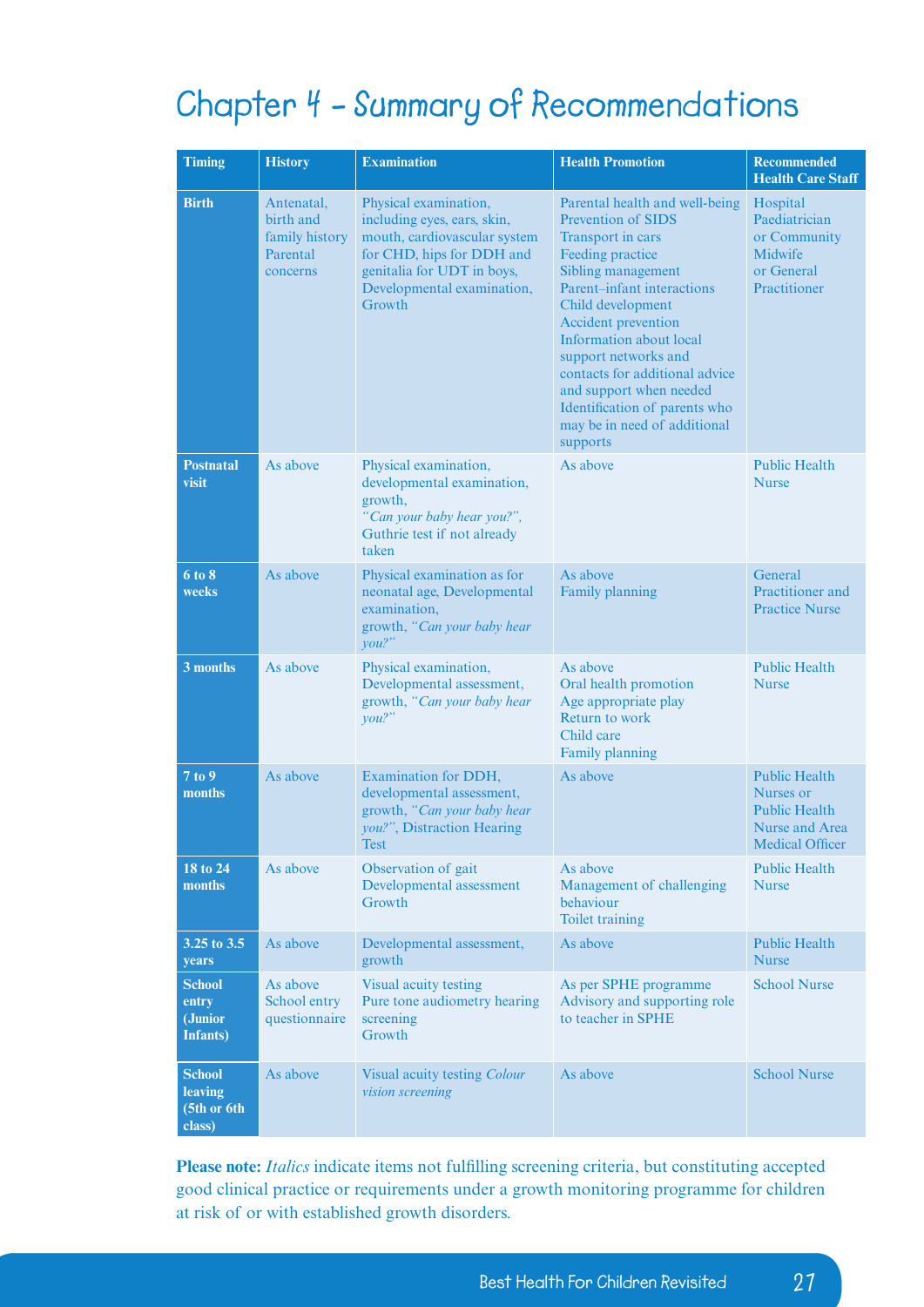## **References**

American Academy of Pediatric. Dentistry Reference Manual, 2004.

American Academy of Paediatrics, Committee on Children with Disabilities. Developmental Surveillance and Screening of Infants and Young Children. *Paediatrics*  2001;108:192-196.

Behrman, Kleigman & Jenson (eds). Nelson Textbook of Paediatrics; 16th edition, 2000.

Brown J, Dezateux C, Karnon J, Parnaby A, Arthur R. Efficiency of alternative policy options for screening for developmental dysplasia of the hip in the United Kingdom. Arch Dis Child 2003;88: 760-766.

Brown J, Wacoyne I, Fleckney S, Jones L, Barolchain C. Achieving Early Surgery for Undescended Testes – Quality Improvement through a Multifacted Approach to Guideline Implementation. Child: Care, Health & Development 2004;30.

Centre for Community Child Health, Royal Children's Hospital Melbourne. Child Health Screening and Surveillance: A Critical Review of the Evidence. National Health and Medical Research Council, Australia, 2002.

CHISP, SEHB, Caring for your baby. Birth - 6 months old. Ireland, 2004

Clarke MP, Wright CM, Hrisos S et al. Randomised controlled trial of treatment of unilateral visual impairment detected at preschool vision screening. BMJ 2003;327:1251.

Colver A. Health surveillance of preschool children: four years' experience. BMJ 1990;300: 1246-8.

Davis A, Bamford J, Wilson I, Ramkalawan T,Forshaw M, Wright S. A critical review of the role of neonatal hearing screening in the detection of congenital hearing impairment. Health Technology Assessment 1997; Vol: No. 10

Davis AC, Yoshinaga-Itano C, Hind S. Universal Newborn Hearing Screening: Implications for co-ordinating and developing services for deaf and hearing impaired children. BMJ 2001; 323: 6.

Denyer S, Thornton L, Pelly H. Best Health for Children. Developing a Partnership with Families. Report to the Chief Executive Officers of the Health Boards of Ireland on behalf of the Directors of Public Health. Dublin; 1999. www.pacirl.ie

Department of Health and Children. The National Health Promotion Strategy 2000-2005. Dublin; Stationary Office: 2000.

Department of Health and Children. Quality and Fairness- A Health System for You. Stationary Office; Dublin: 2001.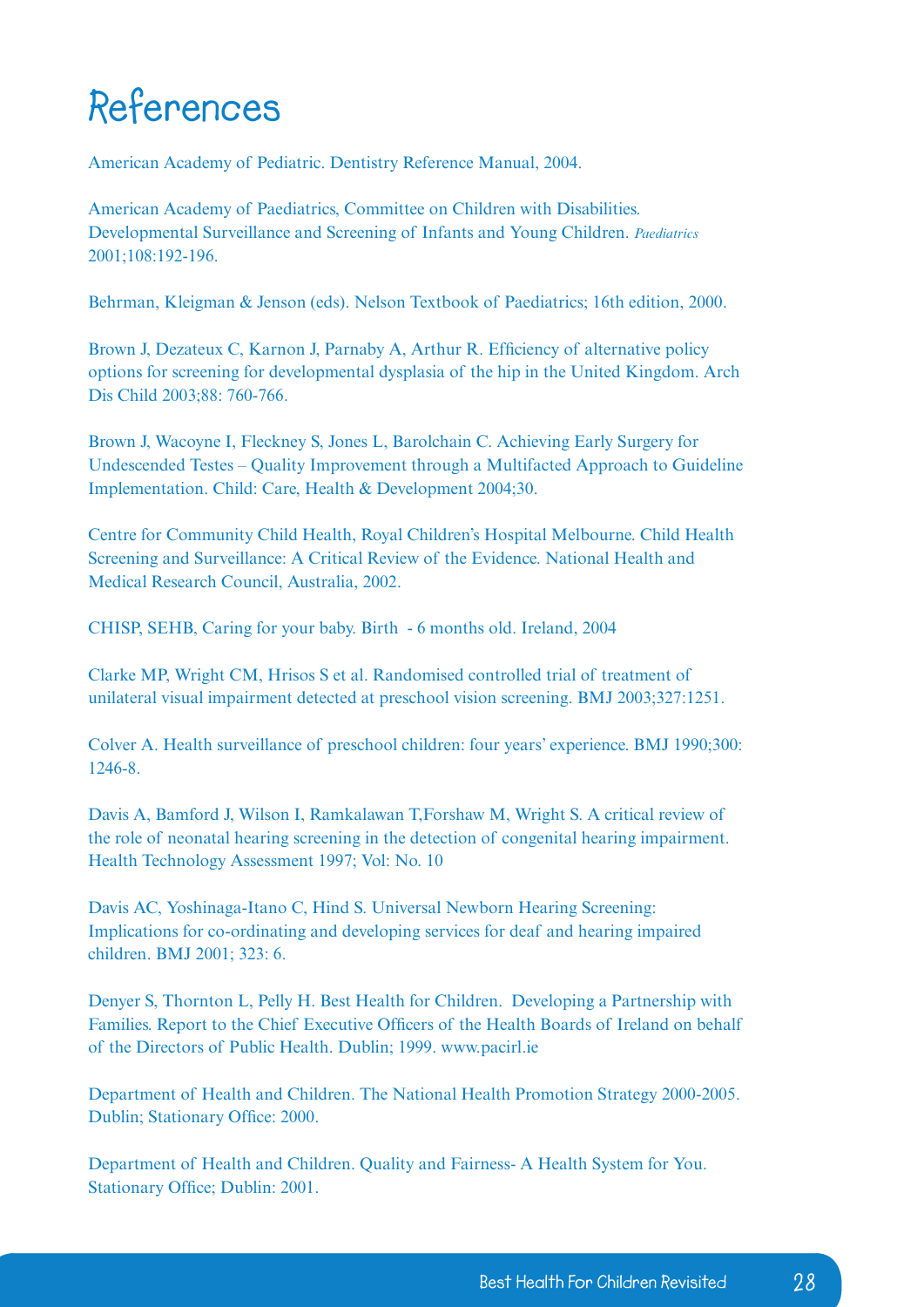Department of Health and Children. The Health of Our Children. Annual Report of the Chief Medical Officer. Dublin; Stationary Office: 2000.

Department of Health and Children. Forum on Fluoridation in Ireland. Stationary Office; Dublin: 2002.

Dezateux C, Brown J, Arthur R, Karhon J, Parnaby A. Performance, treatment pathways and effects of alternative policy options for screening for developmental dysplasia of the hip in the UK. Arch Dis Child 2003;88: 753-759.

Elliman D, Bedford H, Hugman J. Newborn and childhood screening programmes: Part two. Community Practitioner 2004;77(2): 41-43.

European Union Community Health Monitoring Programme. Child Health Indicators of Life and Development (CHILD). Report to the European Commission; Brussels: 2002.

Folmer RL, Griest SE, Martin WH. Hearing conservation education programs for children: a review. J School Health 2002, Feb; 72(2): 51-57.

Geers, Nicholas, Sedey. Language skills of children with early cochlear implantation. Ear and Hearing 2003; 24(1): 46S-58S.

Hall D, Elliman D. eds. Health for all children 4th edition. Oxford: Oxford University Press, 2003.

Hall DMB. Growth monitoring: The Coventry consensus. www.pier.sheff.ac.uk 2001.

Henderson RE, Newton N. Is a universal school entry hearing screen worthwhile? Ambulatory Child Health 2000; 6; 4 (Dec) 247.

Hind, Atkins, Haggard, Brady, Grinham. Alternatives in screening at school entry: Comparison of the childhood middle ear disease and hearing questionnaire (CMEDHQ) and the pure tone sweep test. Br J Audiol 1999;33(6):403-14.

The International Union for Health Promotion 2nd edition.Education for the European Commission. Shaping public health in a new Europe. Brussels, 2002.

Joint Committee on Infant Hearing Screening. Position Statement: principles and guidelines for early hearing detection and intervention programs. Paediatrics 2000,106: 798-817.

Kemper A, Harris R, Lieu T, Homer C, Whitener BL. Screening for visual impairment in children 0 to 5 Years. Systematic Evidence Review No. 27 (Prepared by the Research Triangle Institute-University of North Carolina Evidence-based Practice Center under Contract No. 290-97-0011). Rockville, MD: Agency for Healthcare Research and Quality. May 2004. www.ahrq.gov/clinic/serfiles.htm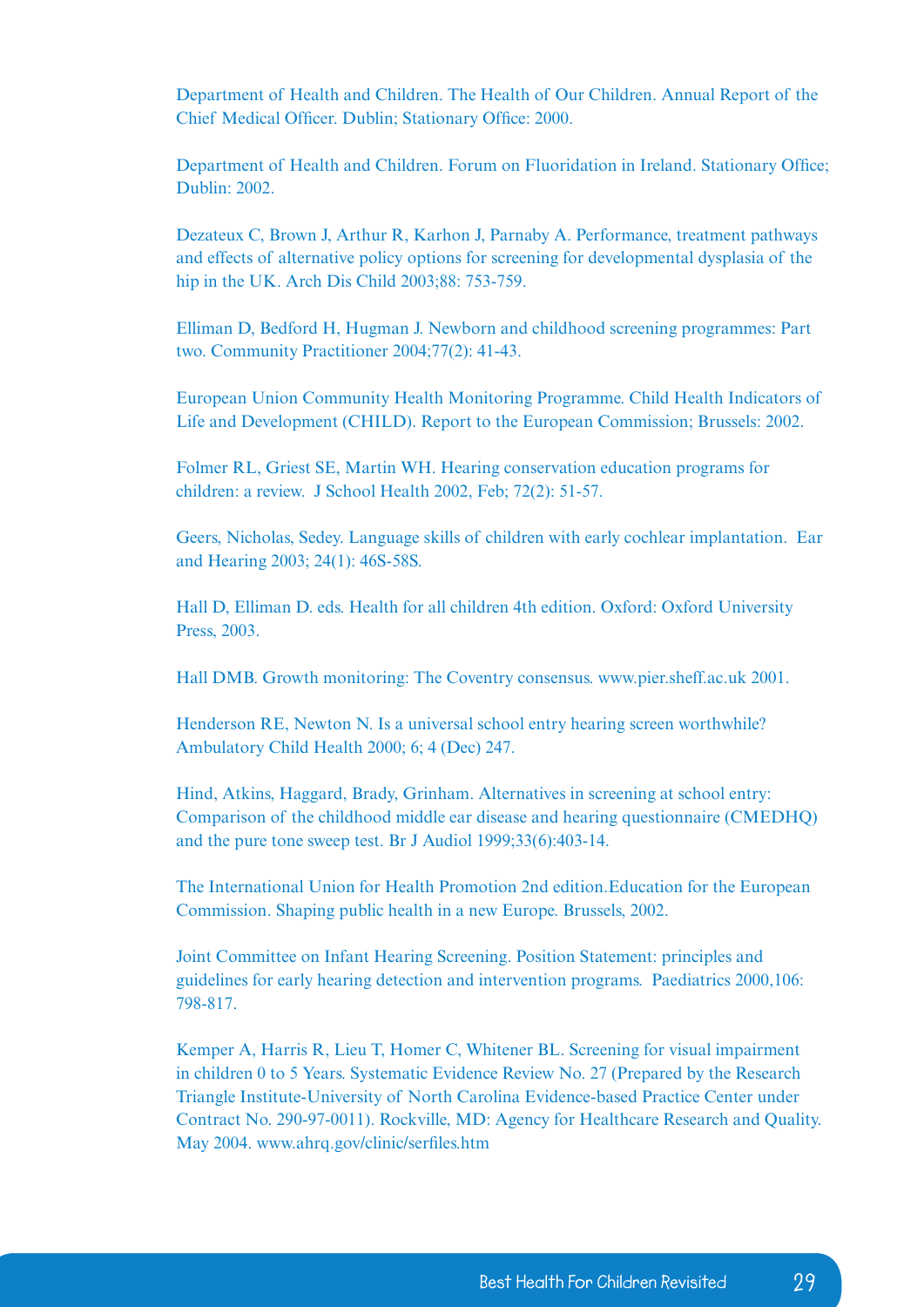Kennedy C, McCann D. Universal neonatal hearing screening: Moving from evidence to practice. Arch Dis Child, Fetal & Neonatal Edition 2000; 89: F378-F383.

Margolis P, Stevens R, Bordley W, Stuart J, Harlan C, Keyes-Elstein L, Wisseh S. From concept to application: The impact of a community-wide intervention to improve the delivery of preventive services to children. Paediatrics 2001;108:42

Millward LM, Morgan A, Kelly MP. Prevention and reduction of accidental injury in children and older people: Evidence briefing. London; Health Development Agency: 2003.

National Conjoint Child Health Committee. Training of Doctors and Public Health Nurses in Child Health Surveillance. Report to the Chief Executive Officers of the Health Boards. Dublin; 2000.

National Conjoint Child Health Committee. Get Connected- Developing an Adolescent Friendly Health Service. Dublin; 2001.

National Screening Committee (NSC) UK: Child Health Sub-Group Report 1999 www.neh.1.nhs.uk/screening/child

National Health and Medical Research Council (Australia) March 2002 www.health.gov. au/nhmrc/publications

Newacheck PW, Strickland B, Shonkoff JP: An epidemiological profile of children with special health care needs. Paediatrics 1998,102:319-345

Nowak AJ. Rationale for the timing of the first oral evaluation Ped Dent 1997: 1, 8-11

Nowak AJ, Casamassimo PS. Using anticipatory guidance to provide early dental intervention. JADA 1995; 126: 1156-1163

NZHTA REPORT 7 1998 Colour vision screening: A critical appraisal of the literature. New Zealand Health Technology Assessment Clearing House (NZHTA) http:// nzhta.chmeds.ac.nz/colour.htm#screeningtests

Mid Western Health Board. Personal Health Record. Ireland; 2000.

Pitt T, Davis A, Fortnum H. The case for change in early hearing screening in Ireland. Irish Medical Journal 1999;92:3

Protheroe L, Dyson L, Renfrew M, Bull J, Mulvihill C. The effectiveness of public health interventions to promote the initiation of breastfeeding. London; Health Development Agency: 2003

Review of the National Newborn Screening Programme for Inherited Metabolic Disorders. Programme of Action for Children; Dublin: 2004.

Roberts JE, Rosenfeld RM, Zeisel SA. Otitis Media and Speech and Language: a metaanalysis of prospective studies. Paediatrics 2004, Mar; 113(1): 238-48.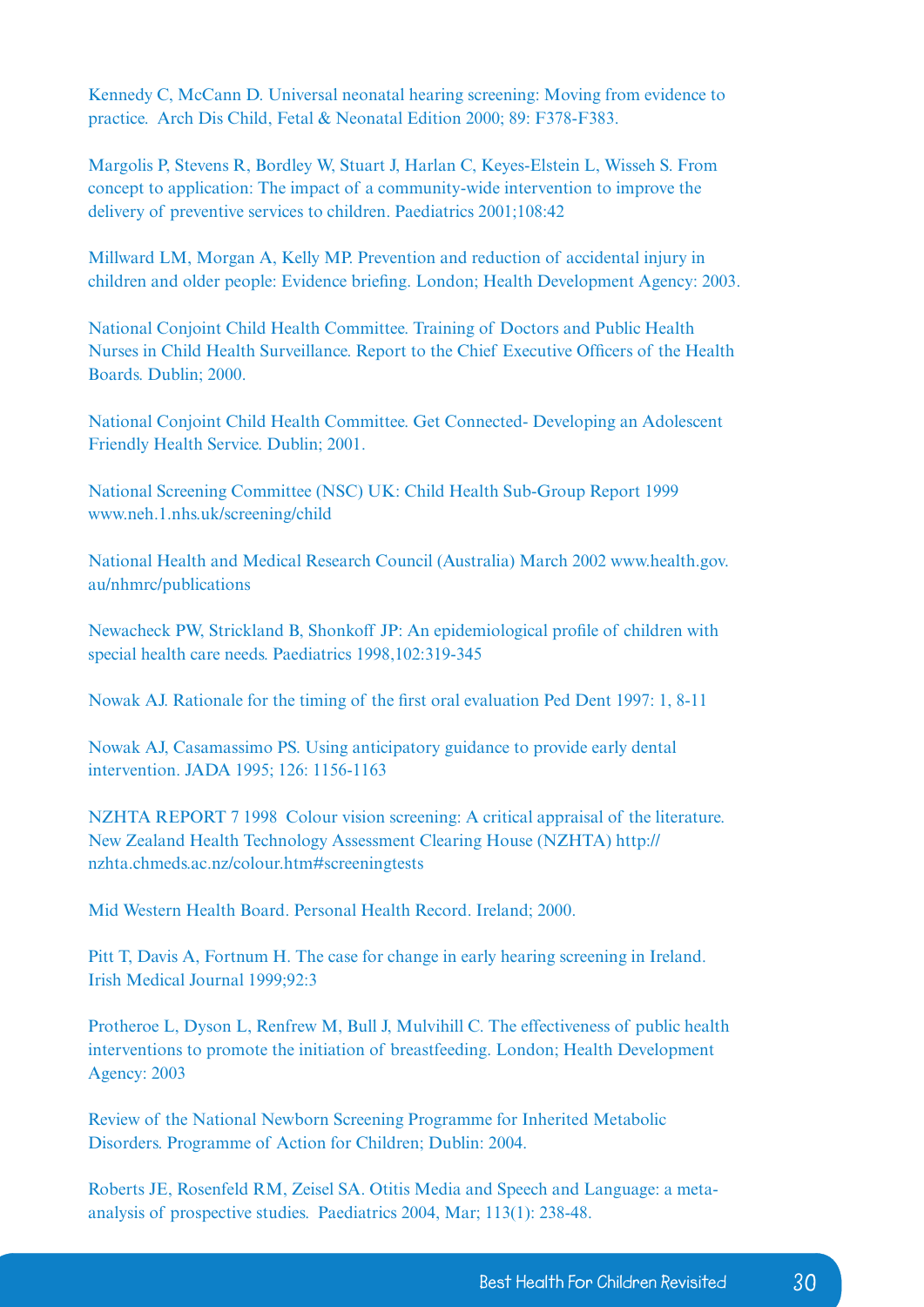Ruben RJ. A time frame of critical/sensitive periods of language development. Acta Otolaryngol 1997; 117: 202-205

Rüdiger von Kries, Berthold Koletzko, Thorsten Sauerwald, Erika von Mutius, Dietmar Barnert, Veit Grunert, Hubertus von Voss. Breast feeding and obesity: cross sectional study BMJ 1999;319:147-150

Russ et al. Qualitative analysis of parents' experience with early detection of hearing loss. Arch Dis Child 2004; 89, 353-358.

Sheridan, Mary D. From Birth to 5 years: Children's developmental progress. Revised and updated by Marian Frost and Dr Ajay Sharma. (Rutledge 2003)

Shonkoff JP, Phillps D. From Neurons to Neighbourhoods: The Science of Early Childhood Development. Washington, DC: National Academy Press 2000

Stewart-Brown, S and Snowdon, S. Evidence-based dilemmas in pre-school vision screening. Arch Dis Child 1998;78:406-407.

Stone D, Campbell H. Child health promotion and its challenge to medical education BMJ 1997;315:694-5.

Sutton, Scanlon. Health visitor screening versus vigilance: outcomes of programmes for detecting permanent childhood hearing loss in West Berkshire. Br J Audiol 1999. Jun;33(3):145-56.

Voss LD, Bailey BJ, Cumming K. The reliability of height measurement (The Wessex Growth Study). Arch Dis Child 1990; 65: 1340-1344.

WHO, Constitution of the World Health Organisation. Genf; WHO: 1948.

Widen J, Bull W, Folson RC. Newborn Hearing Screening: what it means for providers of early intervention services. Infants and Young Children 2003; 16(3): 249-257.

Wood, Davis, McCormick.Changing yield of the Health Visitor Distraction Test (HVDT) when TNHS is introduced into a health district. Br J Aud 1997; 31(1):55-61.

Wren, Richmond, Donaldson. Presentation of congenital heart disease in infancy: Implications for routine examination. Arch Dis Child 1999 Fetal Neonatal Ed.;80:F49- F53

Wright CM. Identification and management of failure to thrive: a community perspective. Arch Dis Child 2000; 82: 5-9.

Yergin-Allsopp M, Murphy C, Oakley GP, Sikes RK. A multiple source method for studying the prevalence of developmental disabilities in children: The Metropolitan Atlanta Developmental Disabilities Study. Paediatrics 1992; 89:624-630